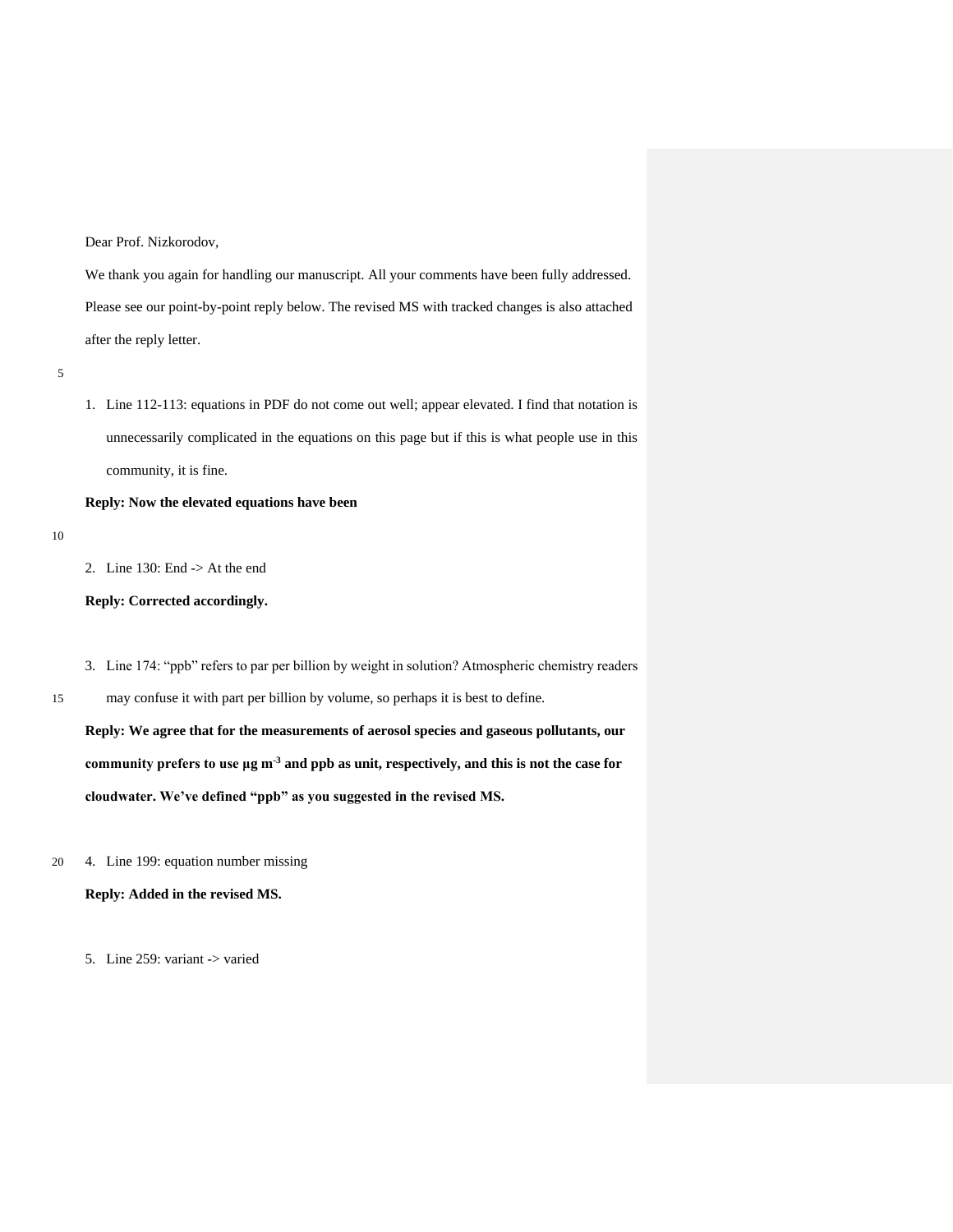# **Reply: Corrected accordingly.**

6. Figure 2: I would make points from your study a bit more prominent (they are hard to notice

against bright colors of the rectangular regions)





30

7. The supporting information file is too short to justify its existence. It only consists of one page of text, which overlaps partly with the info reported in the main text, and one Table S1. I suggest that table S1 should move to the main text and the supporting information file should be eliminated. Some people use Appendix at the end of the paper instead of supporting 35 information section; this is also a possibility to consider.

**Reply: Agree. We've moved Text S1 and Table S1 to the text as Appendix A and Appendix B, respectively.**

40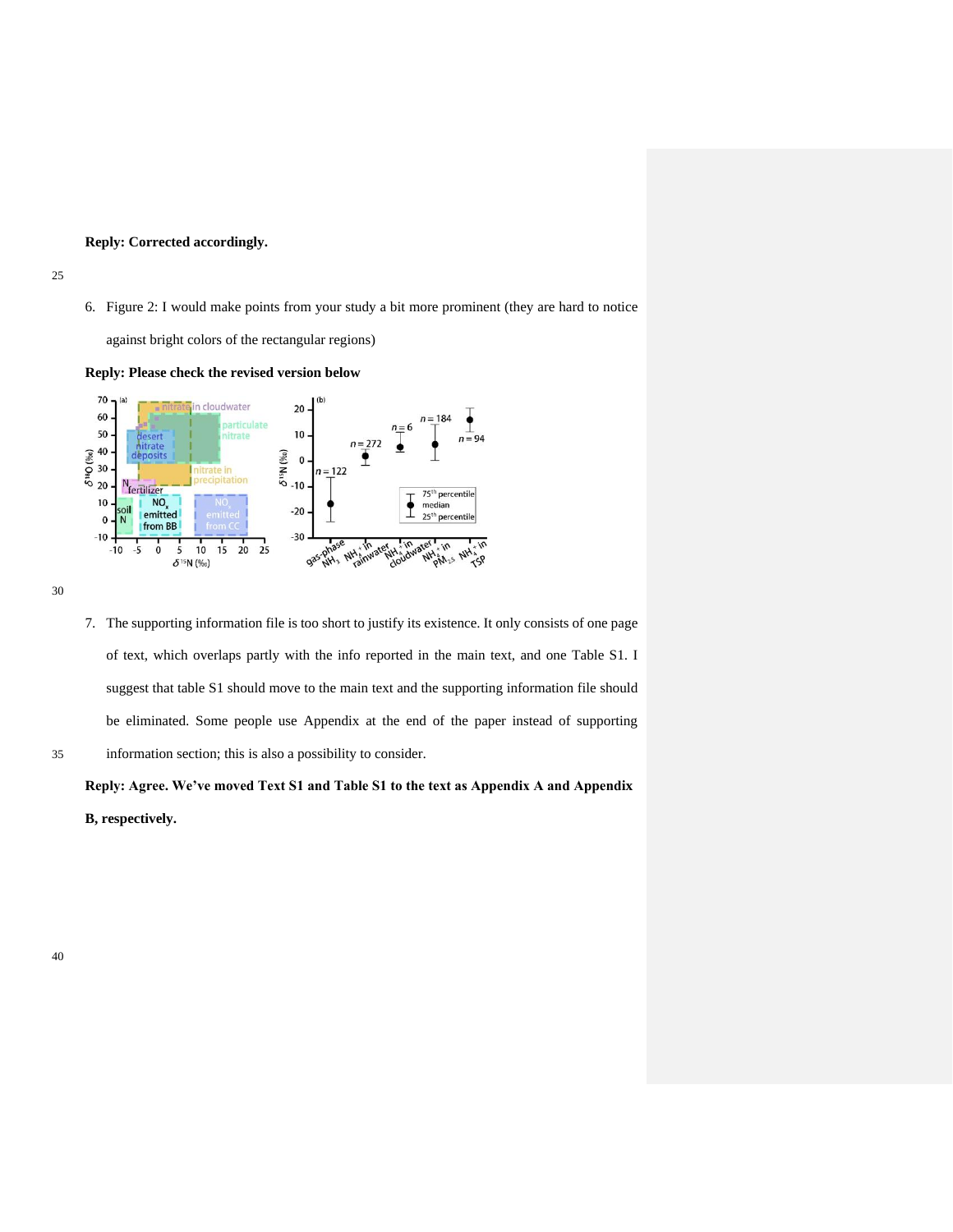Isotopic Constraints on the Atmospheric Sources and Formation of Nitrogenous Species in Biomass-Burning-Influenced Clouds

Yunhua Chang<sup>1, 2</sup>, Yanlin Zhang<sup>1\*</sup>, Jiarong Li<sup>2</sup>, Chongguo Tian<sup>3</sup>, Linlin Song<sup>4</sup>, Xiaoyao Zhai<sup>1</sup>, Wenqi Zhang<sup>1</sup>, Tong Huang<sup>1</sup>, Yu-Chi Lin<sup>1</sup>, Chao Zhu<sup>2</sup>, Yunting 45 Fang<sup>4</sup>, Moritz F. Lehmann<sup>5</sup>, and Jianmin Chen<sup>2\*</sup>

<sup>1</sup>Yale-NUIST Center on Atmospheric Environment, Nanjing University of Information Science & Technology, Nanjing 210044, China.

<sup>2</sup>Shanghai Key Laboratory of Atmospheric Particle Pollution and Prevention (LAP<sup>3</sup>), Department of Environmental Science & Engineering, Institute of Atmospheric Sciences, Fudan University, 50 Shanghai 200433, China.

<sup>3</sup>Key Laboratory of Coastal Environmental Processes and Ecological Remediation, Yantai Institute of Coastal Zone Research, Chinese Academy of Sciences, Yantai 264003, China.

<sup>4</sup>CAS Key Laboratory of Forest Ecology and Management, Institute of Applied Ecology, Chinese Academy of Sciences, Shenyang 110016, China.

55 <sup>5</sup>Aquatic and Isotope Biogeochemistry, Department of Environmental Sciences, University of Basel, Basel 4056, Switzerland.

\*Corresponding authors: Yanlin Zhang (dryanlinzhang@outlook.com) and Jianmin Chen (jmchen@fudan.edu.cn).

60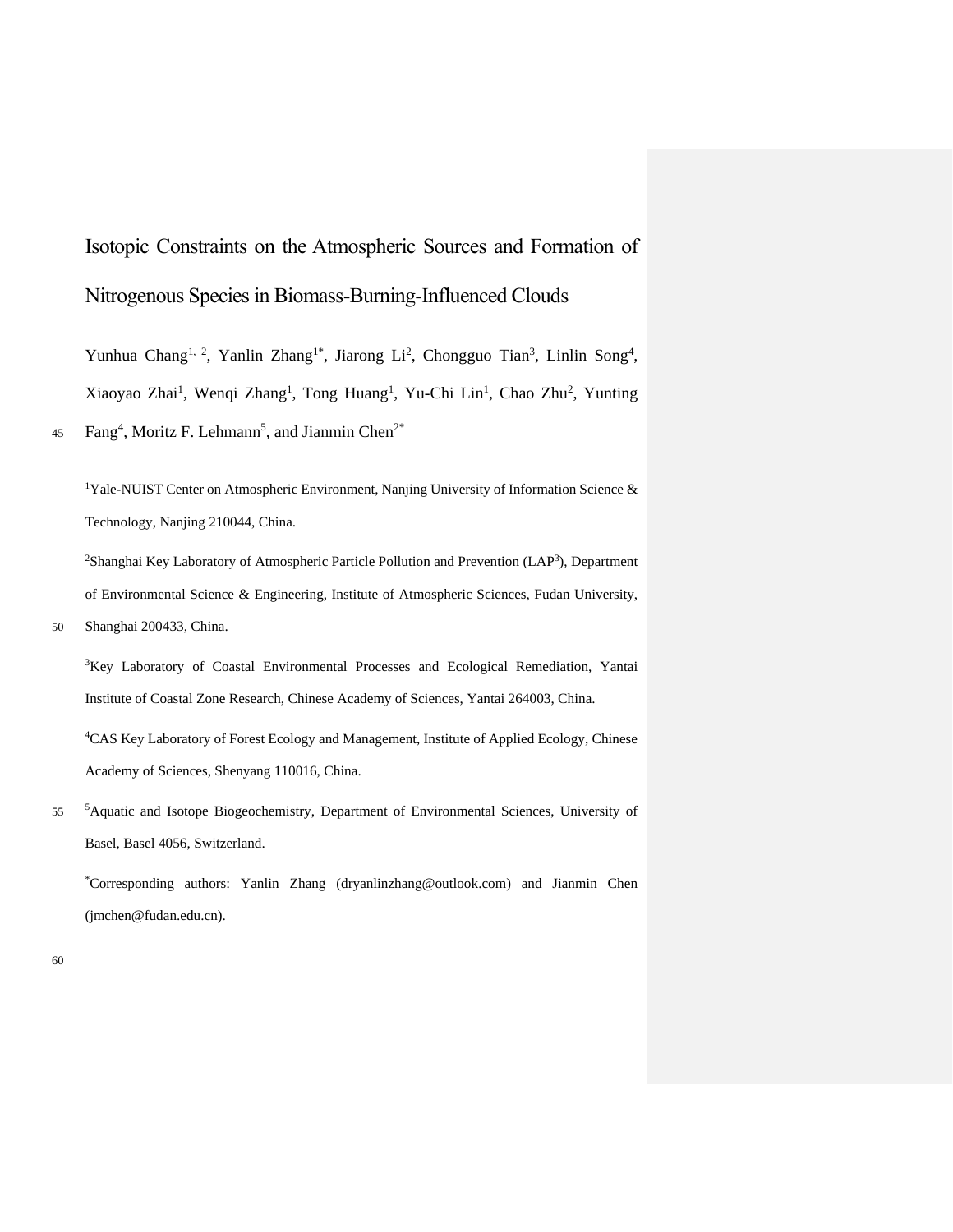#### **Abstract**

Predicting tropospheric cloud formation and subsequent nutrient deposition relies on 65 understanding the sources and processes affecting aerosol constituents of the atmosphere that are preserved in cloudwater. However, this challenge is difficult to address quantitatively based on the sole use of bulk chemical properties. Nitrogenous aerosols, mainly ammonium  $(NH<sub>4</sub><sup>+</sup>)$  and nitrate (NO<sub>3</sub>), play a particularly important role in tropospheric cloud formation. While dry and wet (mainly rainfall) deposition of  $NH_4^+$  and  $NO_3^-$  are regularly assessed, cloudwater deposition is 70 often underappreciated. Here we collected cloudwater samples at the summit of Mt. Tai (1545 m above sea level) in Eastern China during a long-lasting biomass burning (BB) event, and simultaneously measured for the first time the isotopic compositions (mean  $\pm 1\sigma$ ) of cloudwater nitrogen species ( $\delta^{15}$ N-NH<sub>4</sub><sup>+</sup> = -6.53 ± 4.96‰,  $\delta^{15}$ N-NO<sub>3</sub></sub> = -2.35 ± 2.00‰,  $\delta^{18}$ O-NO<sub>3</sub><sup>-</sup> = 57.80 ± 4.23‰), allowing insights into their sources and potential transformation mechanism within the 75 clouds. Large contributions of BB to the cloudwater NH<sub>4</sub><sup>+</sup> (32.9  $\pm$  4.6%) and NO<sub>3</sub><sup>-</sup> (28.2  $\pm$  2.7%) inventories were confirmed through a Bayesian isotopic mixing model, coupled with our newlydeveloped computational quantum chemistry module. Despite an overall reduction in total anthropogenic  $NO<sub>x</sub>$  emission due to effective emission control actions and stricter emission standards for vehicles, the observed cloud  $\delta^{15}N-NO_3$ <sup>-</sup> values suggest that  $NO_x$  emissions from 80 transportation may have exceeded emissions from coal combustion.  $δ<sup>18</sup>O-NO<sub>3</sub>$  values imply that the reaction of OH with NO<sub>2</sub> is the dominant pathway of NO<sub>3</sub><sup>-</sup> formation (57  $\pm$  11%), yet the contribution of heterogeneous hydrolysis of dinitrogen pentoxide was almost as important (43  $\pm$ 11%). Although the limited sample set used here results in a relatively large uncertainty with regards to the origin of cloud-associated nitrogen deposition, the high concentrations of inorganic 85 nitrogen imply that clouds represent an important source of nitrogen, especially for nitrogen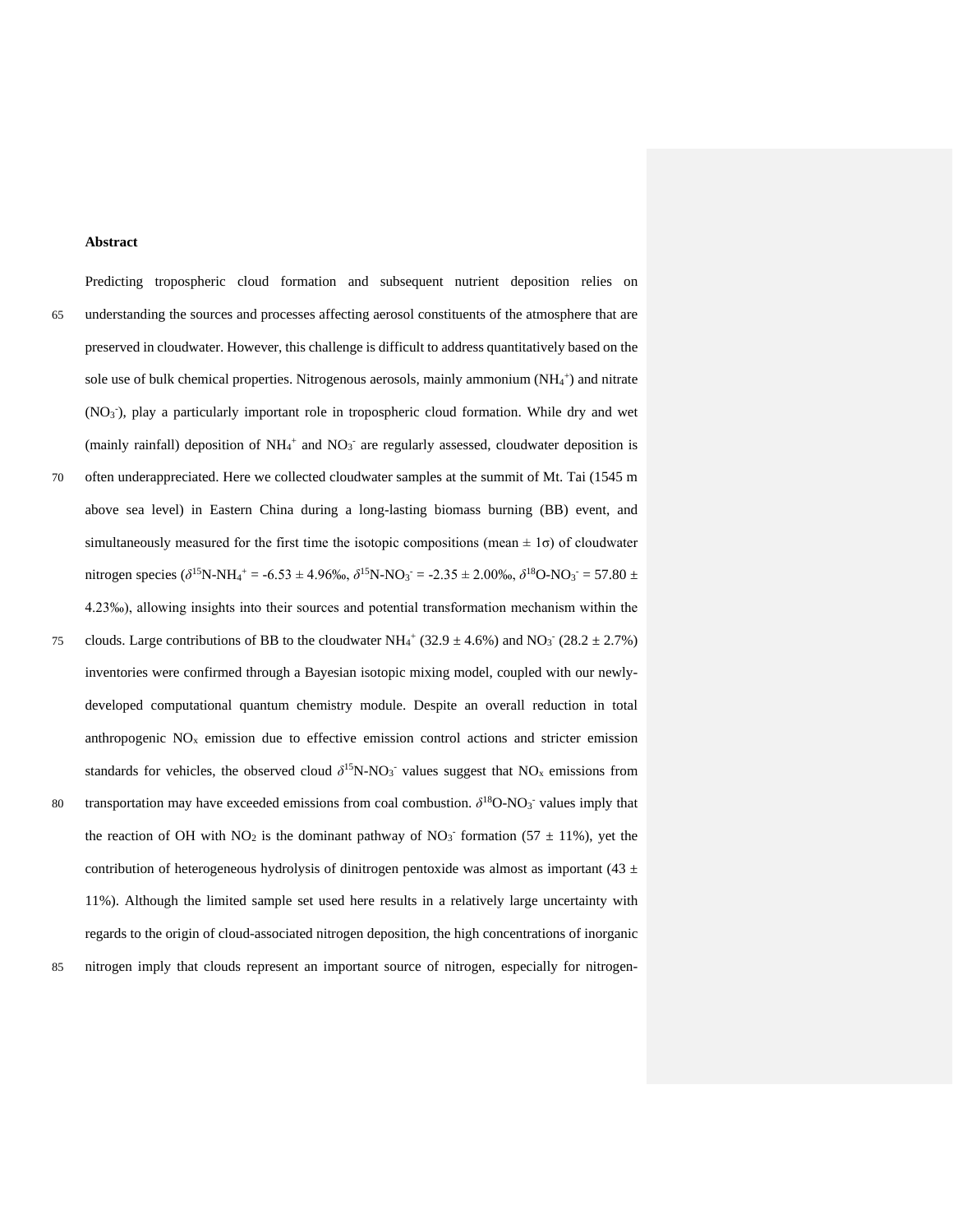limited ecosystems in remote areas. Further simultaneous and long-term sampling of aerosol, rainfall, and cloudwater is vital for understanding the anthropogenic influence on nitrogen deposition in the study region.

# **1 Introduction**

90 Nitrogenous aerosols, mainly nitrate  $(NO<sub>3</sub>)$  and ammonium  $(NH<sub>4</sub>)$ , formed from the emissions of nitrogen oxides ( $NO<sub>x</sub> = NO + NO<sub>2</sub>$ ) and ammonia ( $NH<sub>3</sub>$ ), are major chemical components of aerosols, which serve as cloud condensation nuclei (CCN) and thus play an important role during cloud formation in the troposphere (Gioda et al., 2011; van Pinxteren et al., 2016). Cloudwater-containing nitrogenous compounds also represent a vital contributor to 95 nitrogen (N) budgets of terrestrial (Li et al., 2016b; Liu et al., 2013; Weathers and Likens, 1997; Vega et al., 2019) and marine ecosystems (Kim et al., 2014; Okin et al., 2011). However, the sources and formation processes of cloudwater N species are only poorly understood.

 $NO<sub>x</sub>$  can be emitted from both anthropogenic and natural sources. Globally, over 50% of the NO<sub>x</sub> emissions derive from combustion of fossil fuel ( $\sim$  25 Tg N yr<sup>-1</sup>; Jaegle et al., 2005; 100 Richter et al., 2005; Duncan et al., 2016), with the remainder being primarily soil-related emissions (~ 9 Tg N yr-1 ;Lamsal et al., 2011; Price et al., 1997; Yienger et al., 1995; Miyazaki et al., 2017), or deriving from biomass burning ( $\sim 6 \text{ Tg N yr}^{-1}$ ), and lightning (2-6 Tg N yr<sup>-1</sup>) (Anenberg et al., 2017; Levy et al., 1996). The atmospheric sinks of  $NO_x$  include the production of  $HNO_{3(g)}$  and the formation of aerosol NO<sub>3</sub> (Seinfeld and Pandis, 2012), the partitioning of which can vary with 105 time (Morino et al., 2006). As for NH3, over 90% of the NH<sup>3</sup> emissions in terrestrial ecosystems originate from agricultural production, such as livestock breeding and NH3-based fertilizer application (Paulot et al., 2014; Kang et al., 2016; Reis et al., 2009; Bouwman et al., 1997; Heald et al., 2012; Zhang et al., 2018; Balasubramanian et al., 2015; Huang et al., 2011). In the urban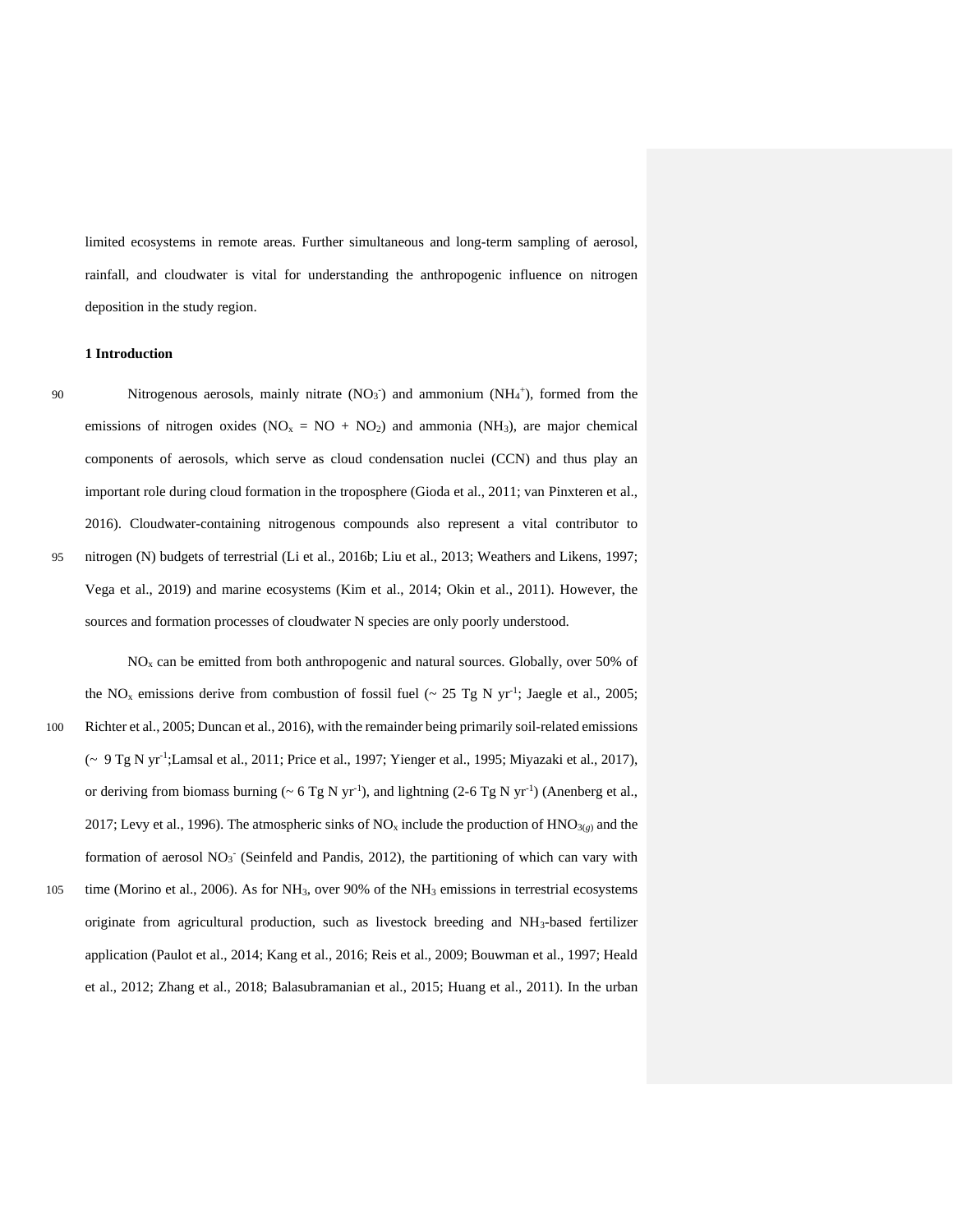atmosphere, recent studies suggest that non-agricultural activities like wastewater discharge 110 (Zhang et al., 2017), coal burning (Li et al., 2016a), solid waste (Reche et al., 2012), on-road traffic (Suarez-Bertoa et al., 2014), and green space (Teng et al., 2017) also contribute to  $NH<sub>3</sub>$  emissions. In reactions with  $H_2SO_4$  and  $HNO_3$ , NH<sub>3</sub> contributes to the formation of NH<sub>4</sub><sup>+</sup> salts, which typically make up from 20 to 80% of fine particle  $(PM_{2.5})$  in the atmosphere (Seinfeld and Pandis, 2012).

- 115 Biomass burning (BB) is an important source of N in the atmosphere (Lobert et al., 1990; Souri et al., 2017). During the harvest/hot season of eastern China, agricultural BB frequently occurs and modifies the concentration and composition of aerosols in the atmosphere (Chen et al., 2017; Zhang and Cao, 2015). For example, about 50% of the N derived from biomass combustion can be released as NH<sub>3</sub> and NO<sub>x</sub> to form particulate NH<sub>4</sub><sup>+</sup> and NO<sub>3</sub><sup>-</sup>, which then account for over 120 80% of total nitrogenous species in BB smoke particles (Crutzen and Andreae, 1990). BB-induced aerosols have not only been associated with poor air quality and the detrimental effects on human health, they have also shown to exert manifold effects on tropospheric clouds, altering regional or even global radiation budgets (Chen et al., 2014; Norris et al., 2016; Voigt and Shaw, 2015).
- The optical and chemical properties of clouds (and thus their radiative forcing) are directly 125 related to the aerosol and precipitation chemistry (Seinfeld et al., 2016). Moreover, clouds represent reactors of multiphase chemistry, contributing to many chemical transformations that would otherwise not take place, or would proceed at much slower rates (Herrmann et al., 2015; Lance et al., 2017; Ravishankara, 1997; Schurman et al., 2018; Slade et al., 2017). Understanding the sources and fate of nitrogenous species in BB-influenced clouds is particularly important to 130 comprehensively assess the environmental impacts of BB. But this challenge is difficult to address based on the sole use of bulk chemical properties (as most often done in previous studies).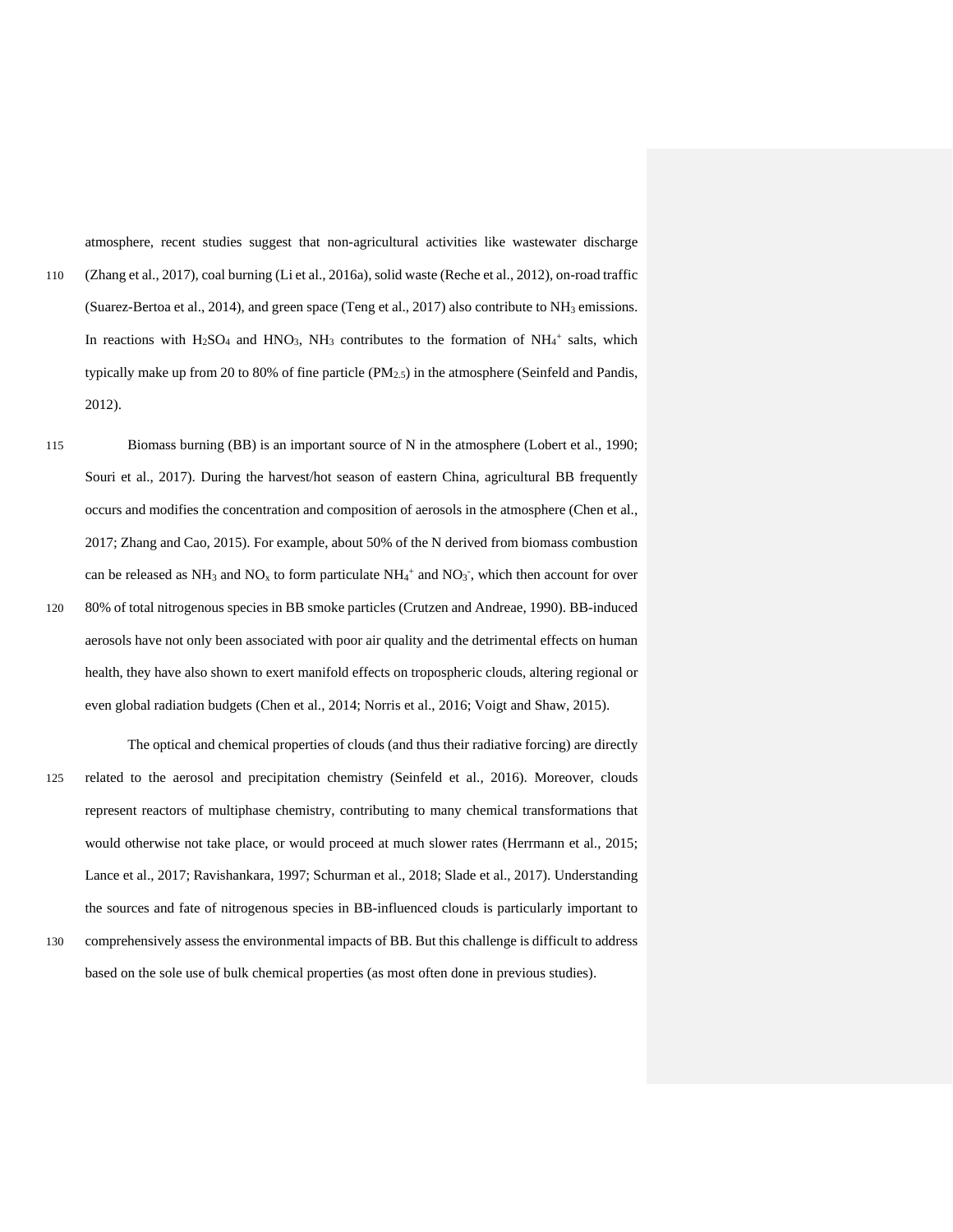Given that the <sup>15</sup>N can be preserved between the sources and sinks of  $NO<sub>x</sub>$  and  $NH<sub>3</sub>$ , the N isotopic composition of NO<sub>3</sub> ( $\delta^{15}$ N-NO<sub>3</sub>) and NH<sub>4</sub><sup>+</sup> ( $\delta^{15}$ N-NH<sub>4</sub><sup>+</sup>) can be related to different sources of  $NO<sub>x</sub>$  and  $NH<sub>3</sub>$ , and thus delivers useful information regarding the partitioning of the 135 origins of atmospheric/cloudwater  $NO<sub>x</sub>$  and  $NH<sub>3</sub>$ , respectively (Hastings et al., 2013; Michalski et al., 2005; Morin et al., 2008; Chang et al., 2018). This is different for the O isotopes.  $NO<sub>3</sub>$ production involves the oxidation of NO. The first step in the overall process is the conversion of NO into NO<sub>2</sub>, e.g., through the oxidation by either ozone  $(O_3)$  or peroxy radicals (Michalski et al., 2011). Significant  $^{18}O$  enrichments and excess  $^{17}O$  (i.e., clear evidence for mass independent 140 fractionation) are observed in atmospheric NO<sub>3</sub><sup>-</sup> collected across the globe (e.g., Michalski et al., 2005; Hastings et al., 2003). Such diagnostic isotope signatures, as well as their variability in space and time have been linked to the extent of  $O_3$  oxidation (Michalski et al., 2011). Put another way, the oxygen isotope composition of  $NO<sub>3</sub>$  ( $\delta^{18}O-NO<sub>3</sub>$ ) is largely determined by chemical reactions rather than the source, and it it is primarily modulated by the O-atom exchange (Michalski et al., 145  $2011$ ).in the atmosphere Therefore,  $\delta^{18}O\text{-}NO_3$  has the potential to indicate the relative importance of various NO<sub>3</sub> formation pathways (i.e., oxidation pathways during conversion of nitrogen oxides

The O isotope fractionation during the conversion of  $NO<sub>x</sub>$  to  $HNO<sub>3</sub>/NO<sub>3</sub>$  $(\epsilon_{o_{(NO_x \leftrightarrow HNO_3)}} / \epsilon_{o_{(NO_x \leftrightarrow NO_3)}})$  involves two oxidation pathways (Hastings et al., 2003)

**带格式的:** 字体对齐方式: 居中

$$
\begin{array}{lll}\n\epsilon_{O\left(NO_{x} \leftrightarrow NO_{3}^{-}\right)} & = & \epsilon_{O\left(NO_{x} \leftrightarrow HNO_{3}\right)} = \gamma \times \epsilon_{O\left(NO_{x} \leftrightarrow NO_{3}^{-}\right)_{OH}} + \left(1 - \gamma\right) \times \epsilon_{O\left(NO_{x} \leftrightarrow pNO_{3}^{-}\right)_{H_{2}O}} \\
& = & \gamma \times \epsilon_{O\left(NO_{x} \leftrightarrow HNO_{3}\right)_{OH}} + \left(1 - \gamma\right) \times \epsilon_{O\left(NO_{x} \leftrightarrow HNO_{3}\right)_{H_{2}O}}\n\end{array} \tag{1}
$$

to NO<sup>3</sup> ) (Alexander et al., 2009; Elliott et al., 2009).

where *γ*/(1-*γ*) represents the contribution ratio of the isotope fractionation associated with the formation of HNO<sub>3</sub>/NO<sub>3</sub> through the "OH+NO<sub>2</sub>" pathway ( ${}^{\epsilon_0}$ <sub>(NO<sub>x</sub>  $\leftrightarrow$ NO<sub>3</sub>)<sub>oH</sub>) and the hydrolysis</sub>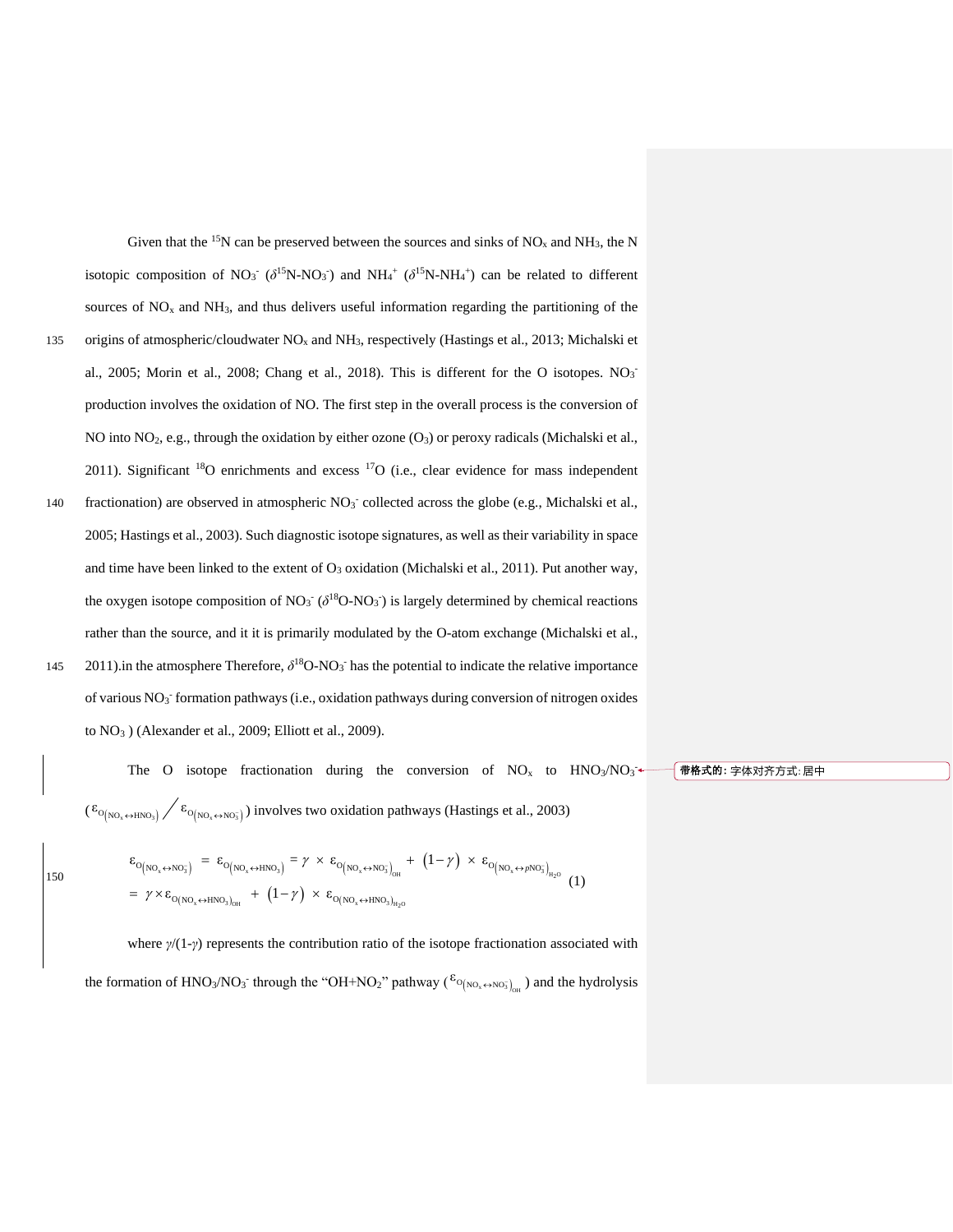of dinitrogen pentoxide  $(N_2O_5)$  ( ${}^{\epsilon_{O_{(NO_x \leftrightarrow NO_3)}}}\text{L}_{1,0}}$ ), respectively. The  $\delta^{18}O$  value of HNO<sub>3</sub> produced by the former process reflects the O atom partitioning of  $2/3$  O<sub>3</sub> and  $1/3$  OH:

$$
\varepsilon_{O(N_{O_x \leftrightarrow NO_3})_{OH}} = \varepsilon_{O(N_{O_x \leftrightarrow HNO_3})_{OH}} = \frac{2}{3} \varepsilon_{O(N_{O_2 \leftrightarrow HNO_3})_{OH}} + \frac{1}{3} \varepsilon_{O(N_{O \leftrightarrow HNO_3})_{OH}}
$$
  
\n
$$
= \frac{2}{3} \left[ \frac{1000(^{18} \alpha_{NO_2/NO} - 1)(1 - f_{NO_2})}{(1 - f_{NO_2}) + (^{18} \alpha_{NO_2/NO} \times f_{NO_2})} + (\delta^{18} O \cdot NO_x) \right] +
$$
  
\n
$$
\frac{1}{3} \left[ (\delta^{18} O \cdot H_2 O) + 1000(^{18} \alpha_{OH/H_2O} - 1) \right]
$$
 (2)

As for the  $\delta^{18}O$  value of HNO<sub>3</sub> formed during hydrolysis of N<sub>2</sub>O<sub>5</sub>, 5/6 of the O atoms is derived from  $O_3$  and  $1/6$  from OH (Hastings et al., 2003):

$$
\epsilon_{O(NO_x \leftrightarrow NO_3^-)_{H_2O}} = \epsilon_{O(NO_x \leftrightarrow HNO_3)_{H_2O}} = \frac{5}{6} (\delta^{18}O \cdot N_2O_5) + \frac{1}{6} (\delta^{18}O \cdot H_2O) \tag{3}
$$

where  $f_{NO_2}$  refers to the fraction of NO<sub>2</sub> in the total NO<sub>x</sub> pool. Values for  $f_{NO_2}$  vary <sup>160</sup> between 0.2 and 0.95 (Walters and Michalski, 2015).  $\delta^{18}$ O-X is the O isotopic composition of X. The range of  $\delta^{18}O$ -H<sub>2</sub>O can be approximated using an estimated tropospheric water vapor  $\delta^{18}O$ range of -25‰-0‰ (Zong et al., 2017). The  $\delta^{18}O$  of NO<sub>2</sub> and N<sub>2</sub>O<sub>5</sub> varies between 90‰ and 122‰ (Zong et al., 2017). <sup>18</sup> $\alpha_{NO_2/NO}$  and <sup>18</sup> $\alpha_{OH/H_2O}$  represent the equilibrium O isotope fractionation factor between NO<sub>2</sub> and NO, and OH and H<sub>2</sub>O, respectively, which is temperature-dependent

165 
$$
1000(^{\mathrm{m}}\alpha_{X/Y} - 1) = \frac{A}{T^4} \times 10^{10} + \frac{B}{T^3} \times 10^8 + \frac{C}{T^2} \times 10^6 + \frac{D}{T} \times 10^4 \tag{4}
$$

where A, B, C, and D are experimental constants over the temperature range of 150-450 K. Based on Equations 1-4 and measured values for  $\delta^{18}O-NO_3$  of cloudwater, a Monte Carlo simulation was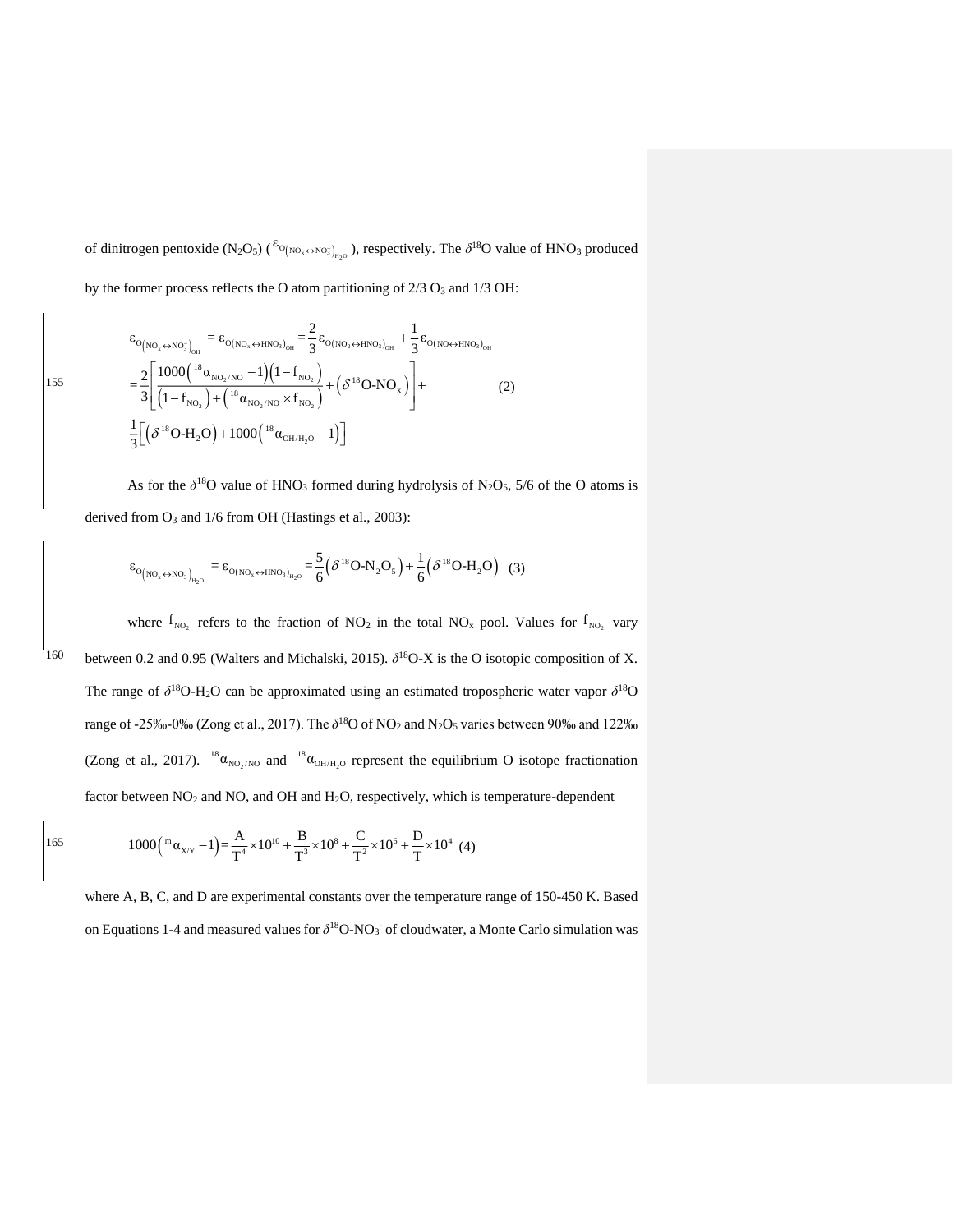performed to generate 10000 feasible solutions. The error between predicted and measured *δ* <sup>18</sup>O was less than 0.5‰.

170 At the Eend of July 2015, a large-scale BB event occurred over eastern and northern China. We took advantage of this special event to collect cloudwater samples at a high-altitude mountaintop site in the North China Plain, and to calibrate the isotopic signatures that BB events leave in the N pool of clouds. Integrating cloudwater nitrogenous species isotope data  $(\delta^{15}N\text{-}NH_4^+,$  $\delta$ <sup>15</sup>N-NO<sub>3</sub> and  $\delta$ <sup>18</sup>O-NO<sub>3</sub>) in a Bayesian isotopic mixing model coupled with a newly developed 175 computational quantum chemistry module (Chang et al., 2018), and using an isotopic mass balance approach, the sources and production pathways of inorganic nitrogen in cloudwater were quantified. Although numerous studies have been conducted that involved the chemical characterization of fog water or cloudwater, to our knowledge, there are no reports on the N (and O) isotopic composition of both NO<sub>3</sub> and NH<sub>4</sub><sup>+</sup> in cloudwater.

#### 180 **2 Materials and Methods**

# **2.1 Cloudwater Sample Collection**

Mt. Tai (117°13′ E, 36°18′ N; 1545 m above sea level) is a world-recognized geopark of key natural, historical and cultural significance, located in the eastern North China Plain (Fig. 1). It belongs to China's most important agricultural and industrial production areas, and the 185 composition of the atmosphere near the mountain can be considered representative with regards to the quality and levels of atmospheric pollution in the region (Li et al., 2017; Liu et al., 2018). Given the opportunistic nature of this study, cloudwater sampling commenced at the summit of Mt. Tai three days after the fire began (08/01/2015 19:12 to 08/03/2015 6:12; Table 1). In total, six cloudwater samples were collected during the long-lasting cloud event using a single-stage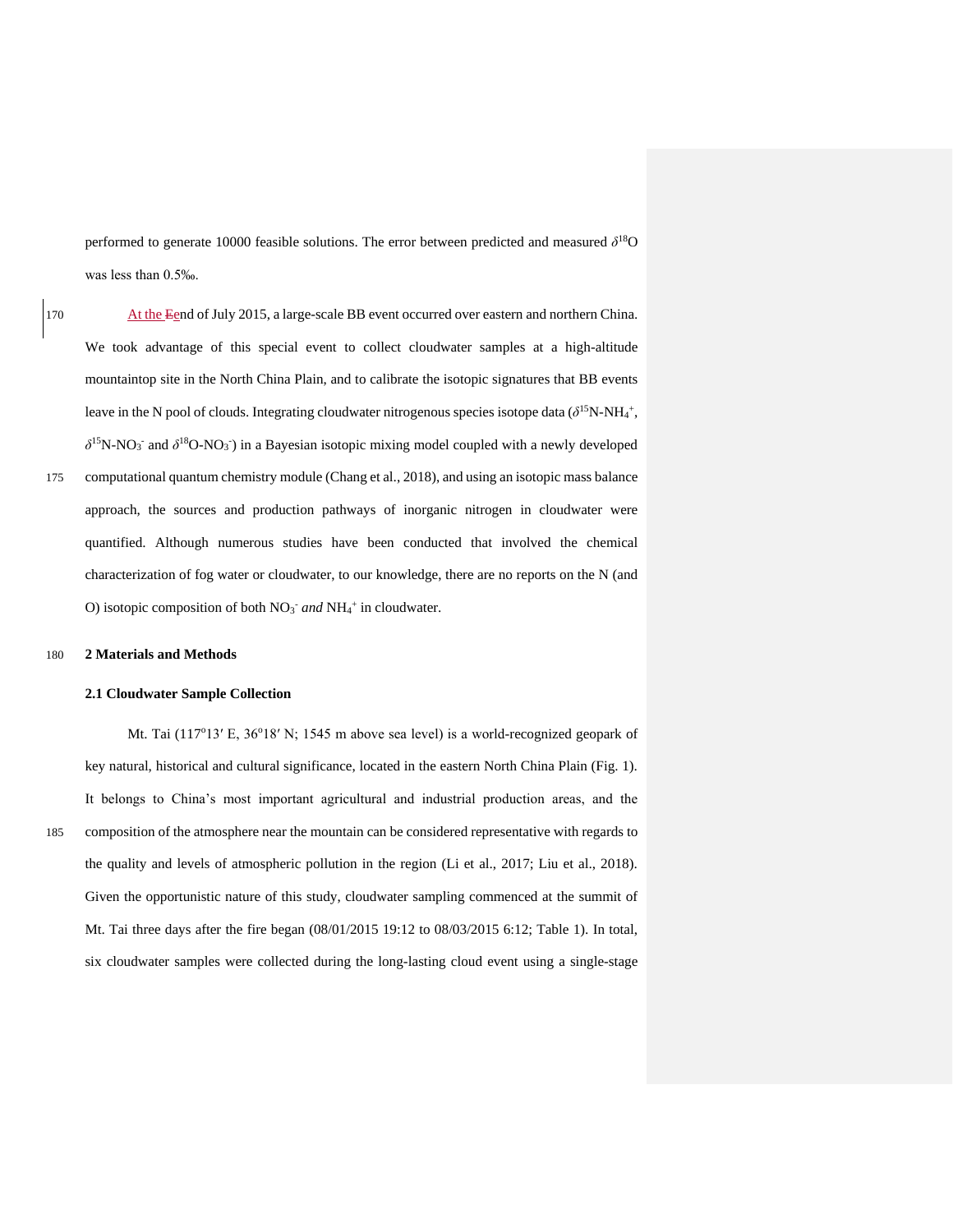190 Caltech active strand cloud-water collector (CASCC), as described by (Demoz et al., 1996). The cloud collector was cleaned prior to each sampling using high-purity deionized water. After sampling, cloud samples were filtered immediately using disposable syringe filters  $(0.45 \mu m)$  to remove any suspended particulate matter, and then stored in a freezer at -80  $^{\circ}$ C until further analysis. More details on the monitoring site and sampling procedures can be found elsewhere (Li 195 et al., 2017).



**Figure 1**. (**a**) Location of Mt. Tai (triangle) and twenty-four 48-h back trajectories (black lines) of air masses simulated by the HYSPLIT model (http://ready.arl.noaa.gov/HYSPLIT.php) based on the Global Data Assimilation System (GDAS) meteorological data set arriving at Mt. Tai 200 on 1 August 2015 (4:00 UTC) at an altitude 1500-m a.s.l (close to the altitude of our sampling site). The base map of land use in China was modified from Chang et al. (2018). The red dots represent the positions of wildfires between 29 and 31 July 2015, based on moderate-resolution imaging spectroradiometer (MODIS) (http://modis-fire.umd.edu). (**b**) Field photos of cloudsshrouded Mt. Tai and the cloudwater collector.

205 **2.2 Chemical and Isotopic Analysis**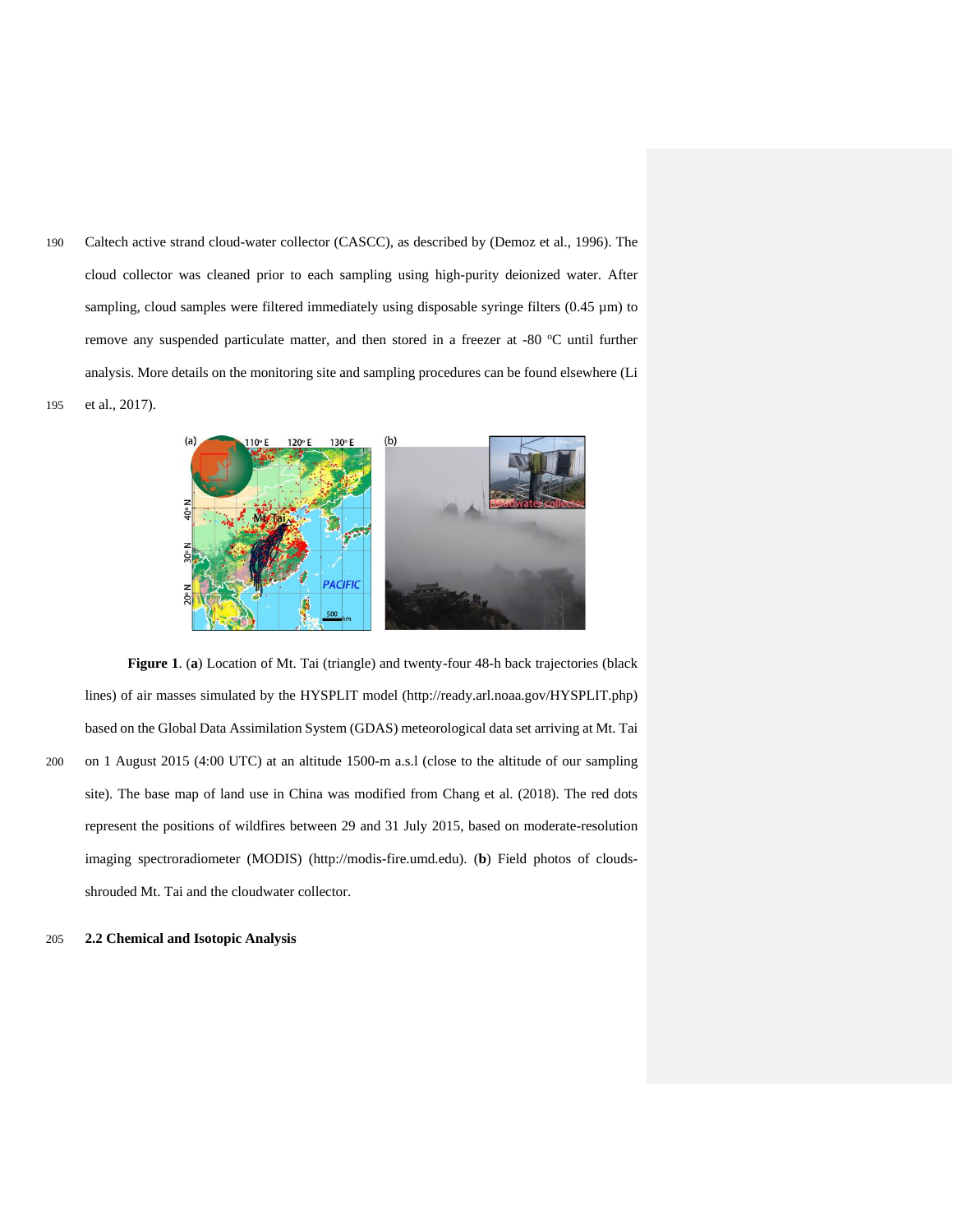Inorganic ions (including  $SO_4^2$ ,  $NO_3$ , Cl,  $NH_4$ <sup>+</sup>, K<sup>+</sup>,  $Ca^{2+}$ ,  $Mg^{2+}$ , and  $Na^+$ ), as well as levoglucosan, a specific tracer of biomass burning, in cloudwater samples were analyzed using a Dionex<sup>™</sup> ICS-5000<sup>+</sup> system (ThermoFisher Scientific, Sunnyvale, USA). The IC system was equipped with an automated sampler (AS-DV). Cloudwater samples were measured using an 210 IonPac CG12A guard column and a CS12A separation column, with an aqueous methanesulfonic acid (MSA, 30 mM  $L^{-1}$ ) eluent at a flow rate of 1 mL min<sup>-1</sup>. Detailed information regarding sample processing, pre-treatment, chemical analyses, and analytical protocol adaption can be found elsewhere (Cao et al., 2016, 2017). The detection limits for Na<sup>+</sup>, NH<sub>4</sub><sup>+</sup>, K<sup>+</sup>, Mg<sup>2+</sup>, Ca<sup>2+</sup>, Cl<sup>-</sup>, NO<sub>2</sub><sup>-</sup>, NO<sub>3</sub>, SO<sub>4</sub><sup>2</sup>, and levoglucosan are 0.06, 0.03, 0.12, 0.08, 0.13, 0.64, 1.11, 2.67, 1.41, and 1.29 ppb 215 (part per billion by weight in solution), respectively. The analytical errors from duplicate analysis were within 5%.

Analysis of the isotopic compositions of  $NH_4$ <sup>+</sup> ( $\delta^{15}N\text{-}NH_4$ <sup>+</sup>) and  $NO_3$ , ( $\delta^{15}N\text{-} NO_3$ <sup>-</sup> and  $\delta^{18}$ O-NO<sub>3</sub><sup>-</sup>) was based on the isotopic analysis of nitrous oxides (N<sub>2</sub>O) after chemical conversion of the respective target compound. More precisely, dissolved  $NH<sub>4</sub>$ <sup>+</sup> in cloudwater samples was 220 oxidized to  $NO<sub>2</sub>$  by alkaline hypobromite (BrO<sup>-</sup>), and then reduced to  $N<sub>2</sub>O$  by hydroxylamine hydrochloride (NH<sub>2</sub>OH.HCl) (Liu et al., 2014). NO<sub>3</sub> was initially transformed to NO<sub>2</sub> by cadmium, and then further reduced to  $N_2O$  by sodium azide (NaN<sub>3</sub>) in an acetic acid buffer (McIlvin and Altabet, 2005; Tu et al., 2016). The produced  $N_2O$  was analyzed using a purge and cryogenic trap system (Gilson GX-271, IsoPrime Ltd., Cheadle Hulme, UK), coupled to an isotope 225 ratio mass spectrometer (PT-IRMS) (IsoPrime 100, IsoPrime Ltd., Cheadle Hulme, UK). In order to correct for any machine drift and procedural blank contribution, international NH<sub>4</sub><sup>+</sup> (IAEA N1, USGS 25, and USGS 26) and NO<sub>3</sub> (IAEA N3, USGS 32, and USGS 34) standards were processed in the same way as samples. Standard regressions were made based on the known isotopic values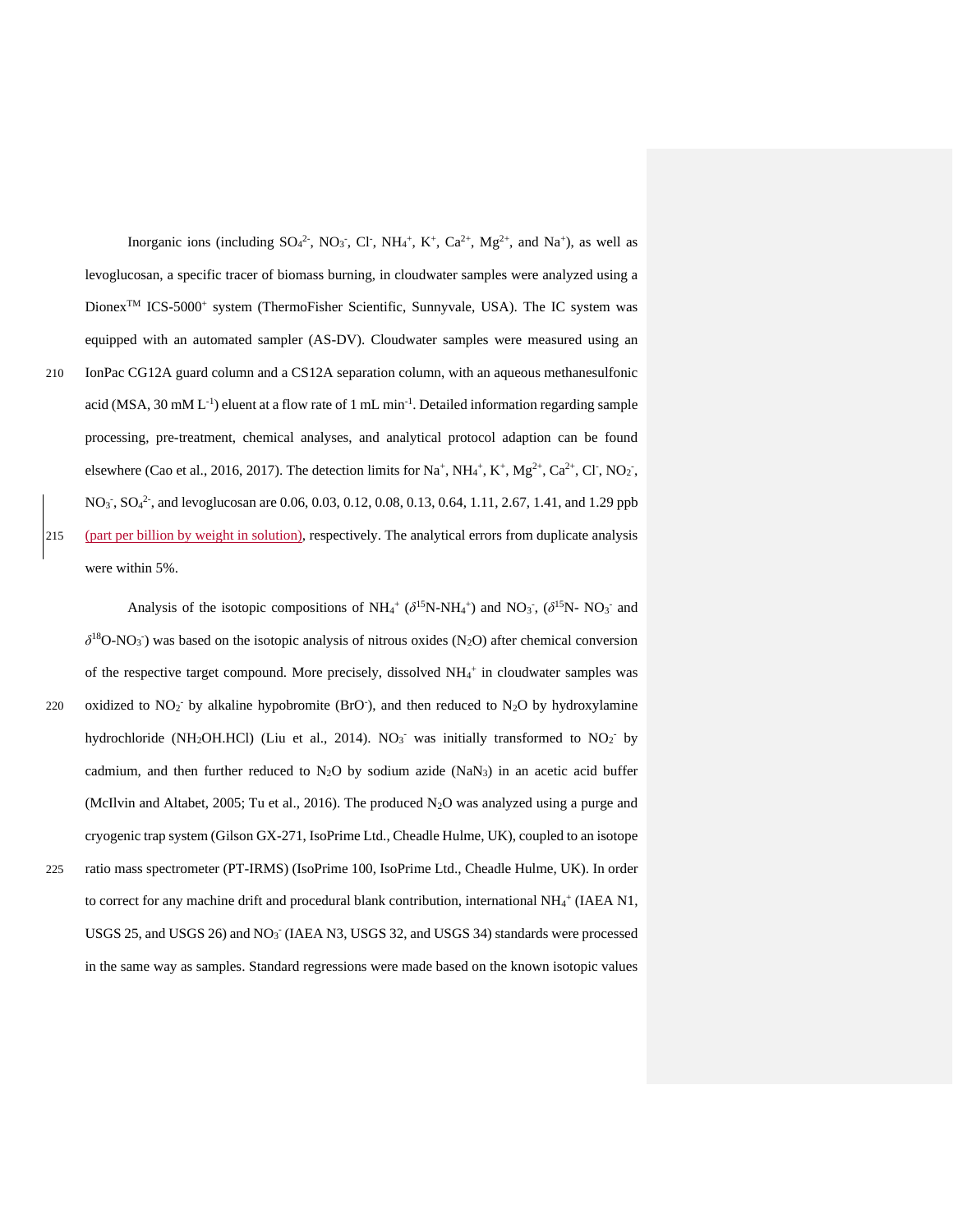of international standards and the measured standard  $\delta^{15}N$  values. The slope of the plot of the sample versus the standard  $\delta^{15}$ N (0.49) was very close to the expected slope (0.5), which can be predicted based on the fact that half of the N atoms were derived from the azide (McIlvin and Altabet, 2005). The  $r^2$  of the regression line was 0.999. The analytical precision for both multiple N and O isotopic analyses was better than 0.3‰ (*n* = 5).

# **2.3 Bayesian Mixing Model Analysis**

235 By taking the uncertainty associated with the N isotopic signatures of multiple sources and associated isotope fractionation during (trans-)formations into account, the Bayesian method is more appropriate than simple linear mixing modeling to yield estimates on the source partitioning of a mixture like air pollutants (Chang et al., 2016; Chang et al., 2018). The relative contribution of each source in Bayesian theorem is expressed as:

of each source in Bayesian theorem is expressed as:  
\n
$$
P(f_q|data) = \theta\left(data|f_q\right) \times P(f_q) / \sum \theta\left(data|f_q\right) \times P(f_q) \underline{\qquad (5)}
$$

where  $\theta$ (data|f<sub>q</sub>) and P(f<sub>q</sub>) represent the likelihood of the given mixed isotope signature, and the pre-determined probability of the given state of nature, based on prior information, respectively. The denominator represents the numerical approximation of the marginal probability of the data. Here the Bayesian mixing model MixSIR (stable isotope mixing models using 245 sampling-importance-resampling) was used to disentangle the various potential  $NH_3$  and  $NO<sub>x</sub>$ sources contributing to the cloudwater  $NH_4^+$  and  $NO_3^-$  pools, respectively, by forming the true probability distributions through generating 10000 solutions of source apportionment. Details on the model approach can be found in **Appendix ASI Text S1**.

The measured  $\delta^{15}N\text{-}NO_3$  values of cloudwater samples depend on the  $\delta^{15}N$  signatures of the original NO<sub>x</sub> sources ( $\delta^{15}N-NO_x$ ), the N isotope fractionation between nitrogen oxides (i.e.,

#### **带格式的:** 字体对齐方式: 居中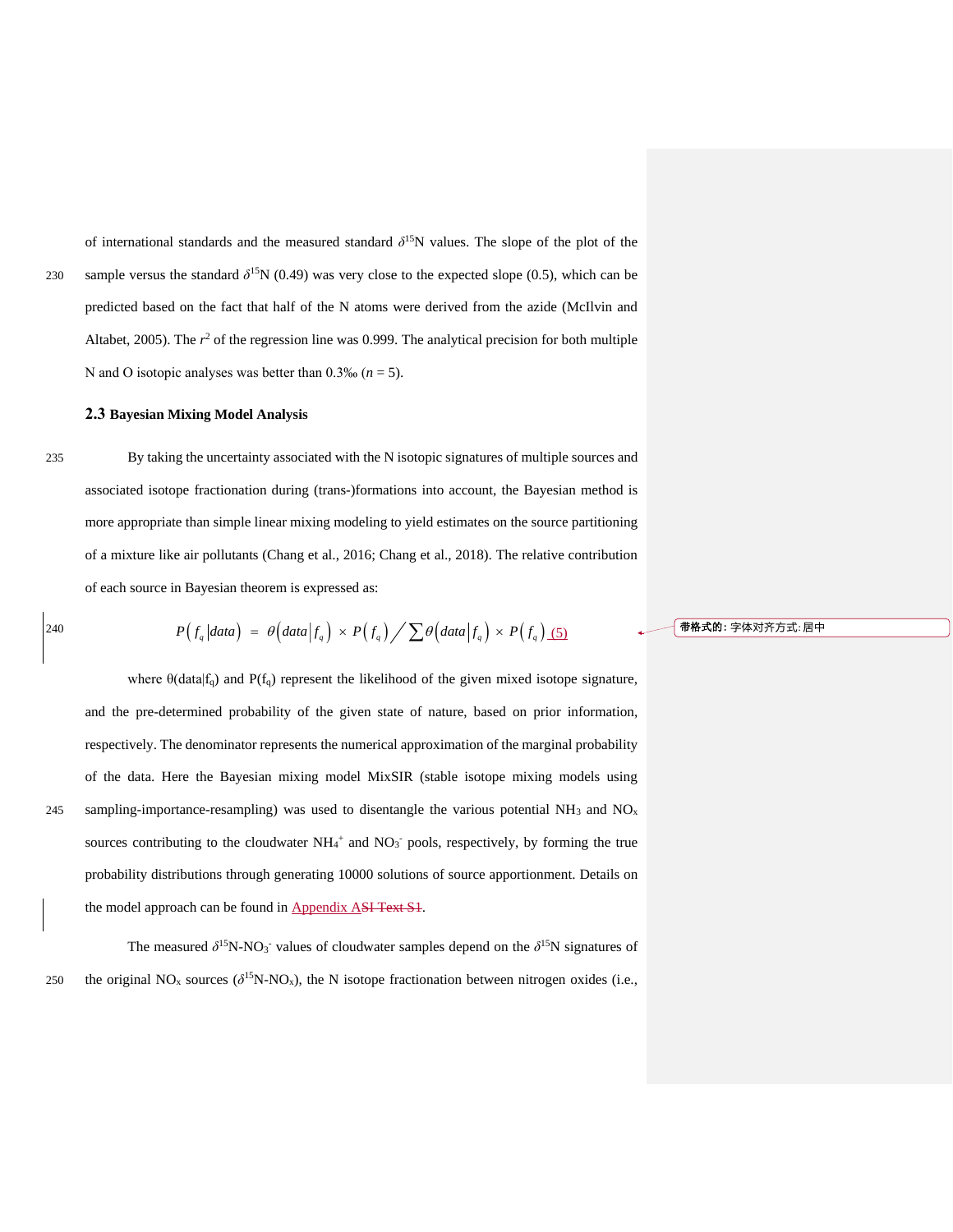NO and NO<sub>2</sub> (Walters et al., 2016)), and the N isotope enrichment factor  $(\epsilon_N)$  associated with the kinetic transformation of NO<sub>x</sub> to HNO<sub>3</sub> (Walters and Michalski, 2015).  $\varepsilon_N$  is considered a hybrid of two dominant processes: one is the reaction of  $NO<sub>2</sub>$  and OH radicals to form  $NO<sub>3</sub>$ , the other is the heterogeneous hydrolysis of dinitrogen pentoxide  $(N_2O<sub>5</sub>)$  with water to form  $NO<sub>3</sub>$ . We recently 255 developed a quantum chemistry computation module to quantify the N fractionation during nitrate formation, which had been validated by field measurements (Chang et al., 2018). Here this module was adopted to calculate the N isotope fractionation during NO<sub>3</sub> formation, and in turn to correct the raw  $\delta^{15}$ N-NO<sub>3</sub><sup>-</sup> values of cloudwater samples.

While the N isotopic source signatures of  $NO<sub>x</sub>$  are relatively well constrained (Table  $$4B1$ )  $260$  in Appendix B), this is not the case for NH<sub>3</sub>. We recently established a pool of isotopic source signatures of  $NH<sub>3</sub>$  in eastern China, in which livestock breeding and fertilizer application were identified to produce NH<sub>3</sub> with a  $\delta^{15}N$  of -29.1  $\pm$  1.7‰ and -50.0  $\pm$  1.8‰, respectively (Chang et al., 2016). Although fossil-fuel combustion, urban waste, and natural soils also represent potential sources of NH<sub>3</sub>, their impacts are probably minor compared to that of agricultural and biomass 265 burning emissions, at least on a regional (or greater) scale (Kang et al., 2016). For the N isotope signature of biomass burning-derived  $NH<sub>3</sub>$  we assumed 12‰ (Kawashima and Kurahashi, 2011), a value that has also been applied in other recent isotope-based source apportionment studies (e.g., Chellman et al., 2016; Wang et al., 2017a).

# **3 Results and Discussion**

# 270 **3.1 Chemical characterization of biomass-burning-influenced clouds**

The moderate-resolution imaging spectroradiometer (MODIS) wildfire map (Fig. 1) shows that there were intensive biomass burning events occurring over mainland China, end of July 2015,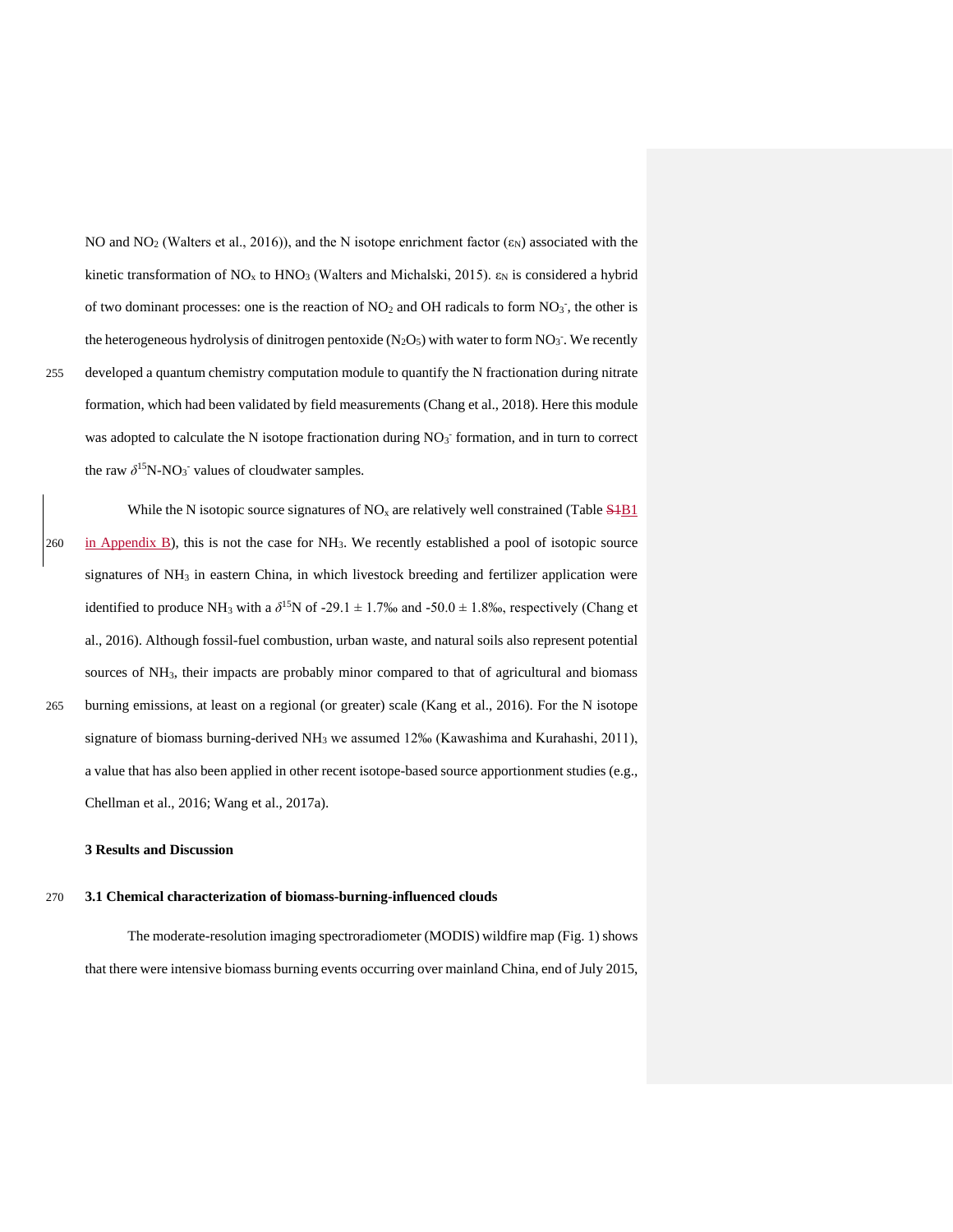just before the study period. Moreover, analysis of the back trajectories of air masses at the study site revealed the strong influence by atmospheric transport from regions that also experienced 275 intensive biomass burning events shortly before the sampling campaign. It can thus be assumed that large amounts of BB-related pollutants were transported from the southwest to the sampling site at Mt. Tai. Table 1 compiles sample information and results from the chemical and isotopic analysis of cloudwater samples in this study. The concentrations of  $NO<sub>3</sub>$  and  $NH<sub>4</sub>$ <sup>+</sup> ranged from 4.9 to 19.9 mg L<sup>-1</sup> (10.1 mg L<sup>-1</sup> on average), and from 4.9 to 18.0 mg L<sup>-1</sup> (9.1 mg L<sup>-1</sup> on average), 280 respectively, much higher than during non-BB seasons (Chen et al., 2017; Desyaterik et al., 2013; Li et al., 2017, 2018; Lin et al., 2017). Similarly, levoglucosan in our cloudwater samples varied between 12.1 and 35.1  $\mu$ g L<sup>-1</sup> (19.9  $\mu$ g L<sup>-1</sup> on average), and concentrations were thus one order of magnitude higher than those documented during non-BB seasons (Boone et al., 2015; Fomba et al., 2015). Although levoglucosan can be oxidized by OH radicals in the tropospheric aqueous 285 phase (Sang et al., 2016), it is nevertheless a reliable marker compound for BB due to its high emission factors and relatively high concentrations in the ambient aerosols (Hoffmann et al., 2010). In our study, the concentrations of NO<sub>3</sub><sup>-</sup> ( $r^2 = 0.55$ ) and NH<sub>4</sub><sup>+</sup> ( $r^2 = 0.66$ ) are strongly correlated with that of levoglucosan, suggesting that the pronounced increase of  $NO<sub>3</sub>$  and  $NH<sub>4</sub>$ <sup>+</sup> levels observed here can at least be partly attributed to BB activities during the study period. Globally, 290 BB accounts for around 10% of  $NH_3$  and  $NO_x$  emissions (Benkovitz et al., 1996; Bouwman et al., 1997; Olivier et al., 1998; Schlesinger and Hartley, 1992).

295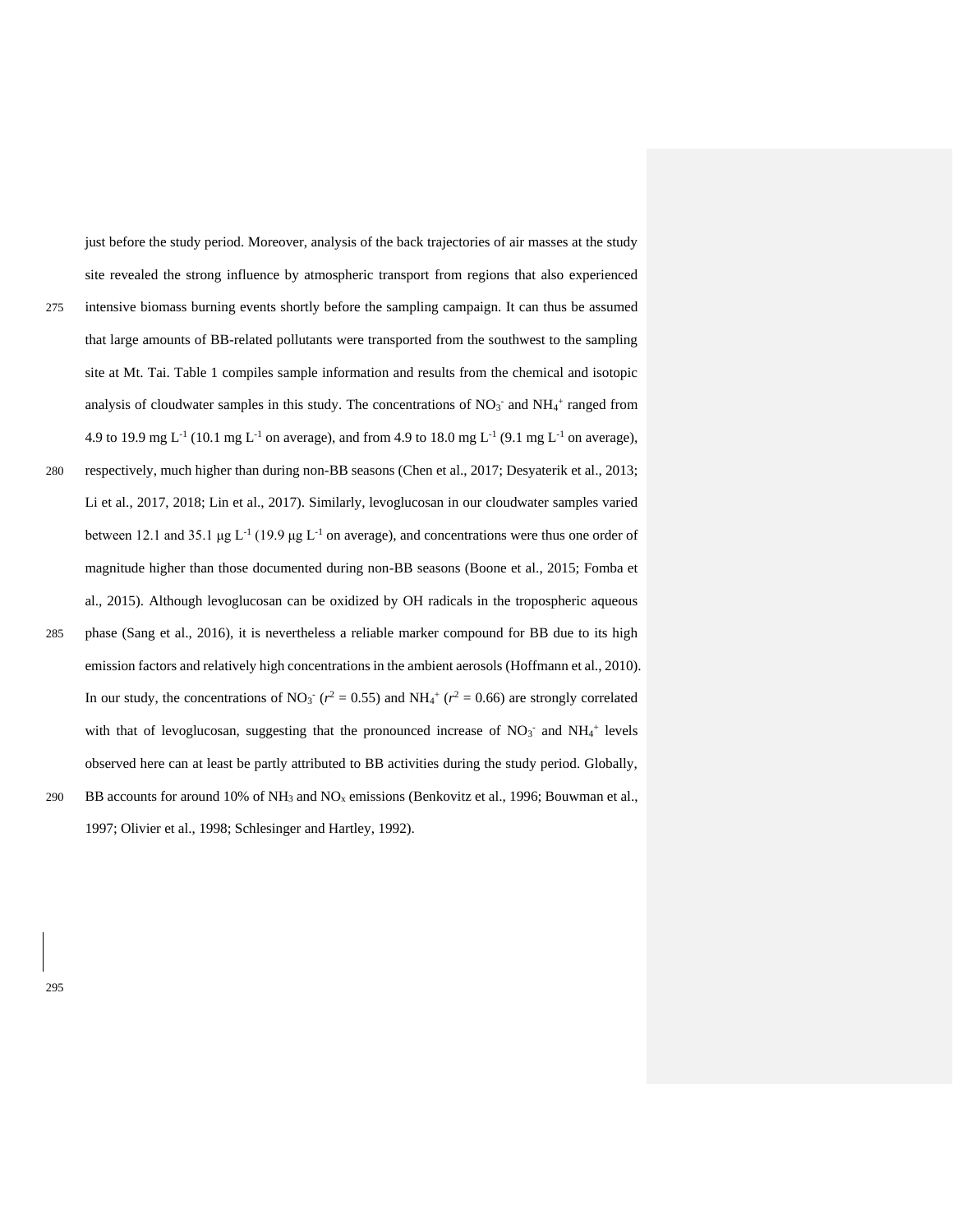| Date    | Local time      | $NO3$ (mg $NH4+$<br>$L^{-1}$ | $(mg L^{-1})$ | levoglucosan<br>$(\mu g L^{-1})$ | $\delta^{15}$ N-NO <sub>3</sub><br>$(\%0)$ | $\delta^{18}O-$<br>$NO3-$ (%o) | $\delta^{15}$ N-NH <sub>4</sub> <sup>+</sup><br>$(\%0)$ |
|---------|-----------------|------------------------------|---------------|----------------------------------|--------------------------------------------|--------------------------------|---------------------------------------------------------|
| Aug 1   | 19:12-22:58     | 19.86                        | 17.99         | 35.06                            | $-0.22$                                    | 65.46                          | 3.62                                                    |
|         | 23:45-08:25     | 4.88                         | 4.92          | 12.11                            | $-1.28$                                    | 55.01                          | 3.85                                                    |
| Aug $2$ | $09:10-12:19$   | 5.57                         | 5.81          | 23.60                            | $-0.40$                                    | 59.84                          | 0.05                                                    |
|         | 12:55-18:30     | 13.24                        | 11.51         | 18.67                            | $-4.18$                                    | 55.66                          | 11.34                                                   |
|         | $20:02 - 23:06$ | 10.06                        | 7.74          | 13.63                            | $-3.11$                                    | 56.63                          | 12.99                                                   |
|         | 23:48-06:12     | 6.71                         | 6.59          | 16.42                            | $-4.92$                                    | 54.19                          | 7.33                                                    |

**Table 1.** Sampling details and results of chemical and isotopic analysis for collected cloudwater samples.

# **3.2 Isotopic characterization of biomass-burning-influenced clouds**

300 The N (and O) isotopic composition of cloudwater nitrogenous species was more (NH<sub>4</sub><sup>+</sup>) or less (NO<sub>3</sub><sup>)</sup> variant-varied (Table 1), with the average  $\delta^{15}$ N values of 6.53‰ and -2.35‰ for  $NH_4^+$  and NO<sub>3</sub>, respectively. The average  $\delta^{18}$ O-NO<sub>3</sub> value was 57.80‰. These values are generally different from gas, rainwater, and aerosol values measured worldwide (Fig. 2). Various atmospheric processes can influence the isotopic composition of atmospheric nitrogenous species 305 including: the original emission source of NOx, seasonality of oxidation pathways, isotope fractionation during transport, partitioning between wet and dry components, and spatial gradients in atmospheric chemistry (Elliott et al., 2007; Hastings et al., 2003). These aspects may affect the  $\delta^{15}$ N and  $\delta^{18}$ O values differentially. For example, the  $\delta^{15}$ N of atmospheric NO<sub>3</sub> retains spatial changes in the original  $NO_x$  signature quite well, in contrast to the  $\delta^{18}O$ . On the other hand, the 310  $\delta^{18}$ O most strongly depends on the oxidation chemistry and formation pathway in the atmosphere (see Equations 1-4).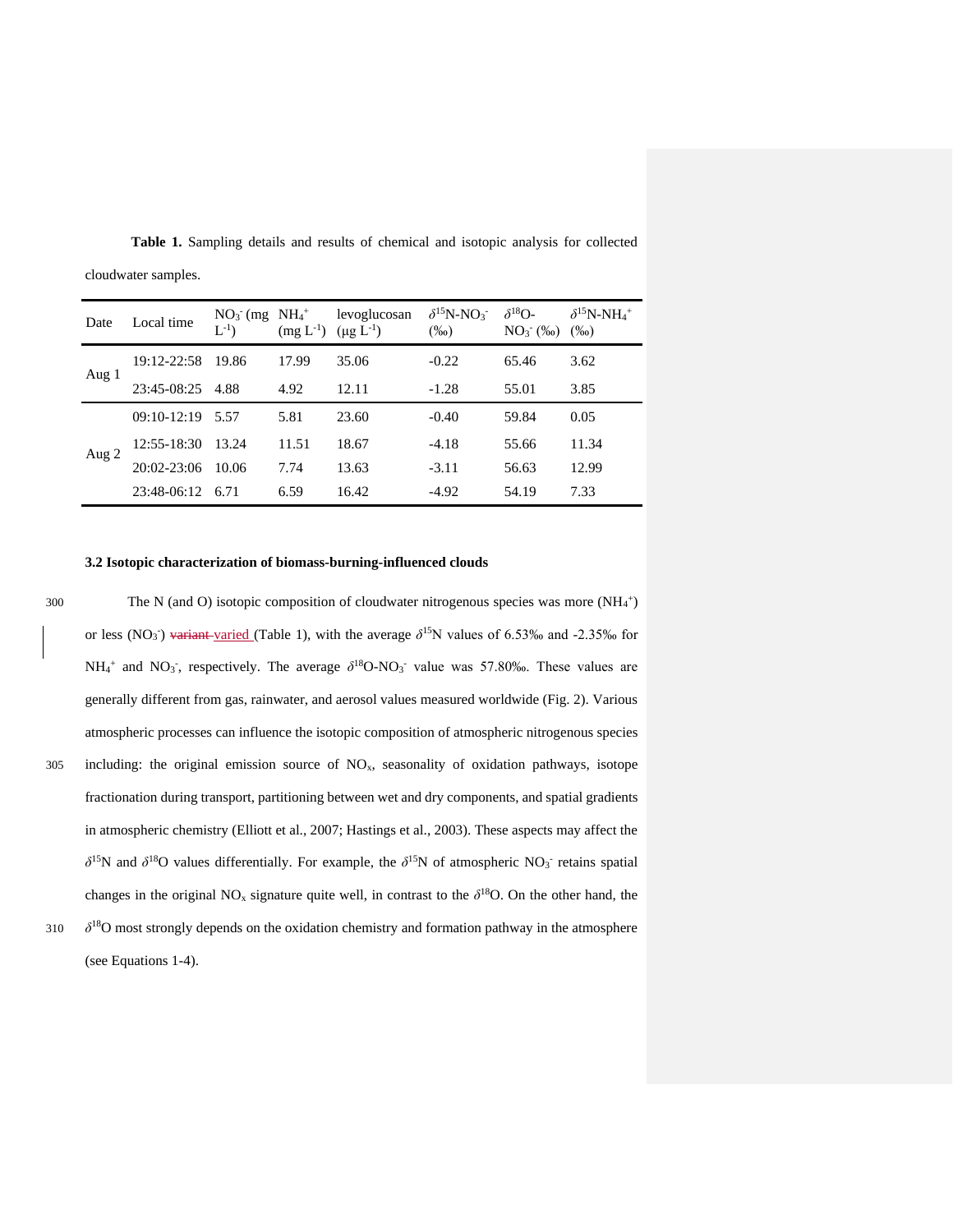At present, there are no other reports on the isotope ratios of both  $NO<sub>3</sub>$  and  $NH<sub>4</sub>$ <sup>+</sup> in cloudwater, and a comparison is possible only with isotope data from precipitation and aerosol N. Recently, Vega et al. (2019) reported the  $\delta^{15}N$  (-8‰  $\pm$  2‰) and  $\delta^{18}O$  (71‰  $\pm$  3‰) values of NO<sub>3</sub><sup>-</sup> 315 in fog water at a forest site in Sweden. The relatively high  $\delta^{15}$ N values in our study (-2.35<sup>%o</sup>) suggest more  $NO_x$  that emitted from combustion processes. In contrast, the much higher  $\delta^{18}O$ values in Vega et al. (2019) indicate a much greater contribution from  $O<sub>3</sub>$  in sub-Arctic environments. In Fig. 2a, N isotopic differences for NO<sub>x</sub> sources are greater (35‰), than for  $\delta^{18}O$ - $NO<sub>x</sub>$ . In fact, the oxygen isotope signature of  $NO<sub>x</sub>$  is mainly chemistry-driven rather than determined by the source (see discussion below), and thus,  $\delta^{18}$ O measurements cannot be used to address the uncertainty of the NO<sub>x</sub> sources that may remain when just looking at  $\delta^{15}N$  values alone. As shown in Fig. 2b, the  $\delta^{15}N$  values of aerosol NH<sub>4</sub><sup>+</sup> are systematically higher than that of NH<sub>3</sub>. Significant  $\varepsilon_N$  during the conversion of gas to aerosol (up to 33‰) has been proposed to alter the  $\delta^{15}$ N values during the transformation of the source (NH<sub>3</sub>) to the sink (particulate NH<sub>4</sub><sup>+</sup>). Indeed, 325 our compilation of previous results (Fig. 2b) reveals that particulate  $NH<sub>4</sub><sup>+</sup>$  (particularly in the coarse aerosol fraction) is more enriched in <sup>15</sup>N than NH<sub>3</sub> (by > 23‰ on average), as well as NH<sub>4</sub><sup>+</sup> in precipitation (by 18‰ on average). This can most likely be attributed to the preferential absorption  $14N-NH_3$  associated with washout processes during precipitation (Zheng et al., 2018). We are aware of the fact that our sample/data set used here is limited, resulting in a relatively large uncertainty with regards to the N isotope-based source apportionment. However, all δ<sup>15</sup>N-NH<sub>4</sub><sup>+</sup> 330 values in cloudwater samples fall within the observed range of  $\delta^{15}N\text{-}NH_4^+$  values for fine particles  $(PM<sub>2.5</sub>)$ , providing putative evidence that NH<sub>4</sub><sup>+</sup> in cloudwater is primarily derived from particulate  $NH_4^+$  rather than  $NH_3$  absorption.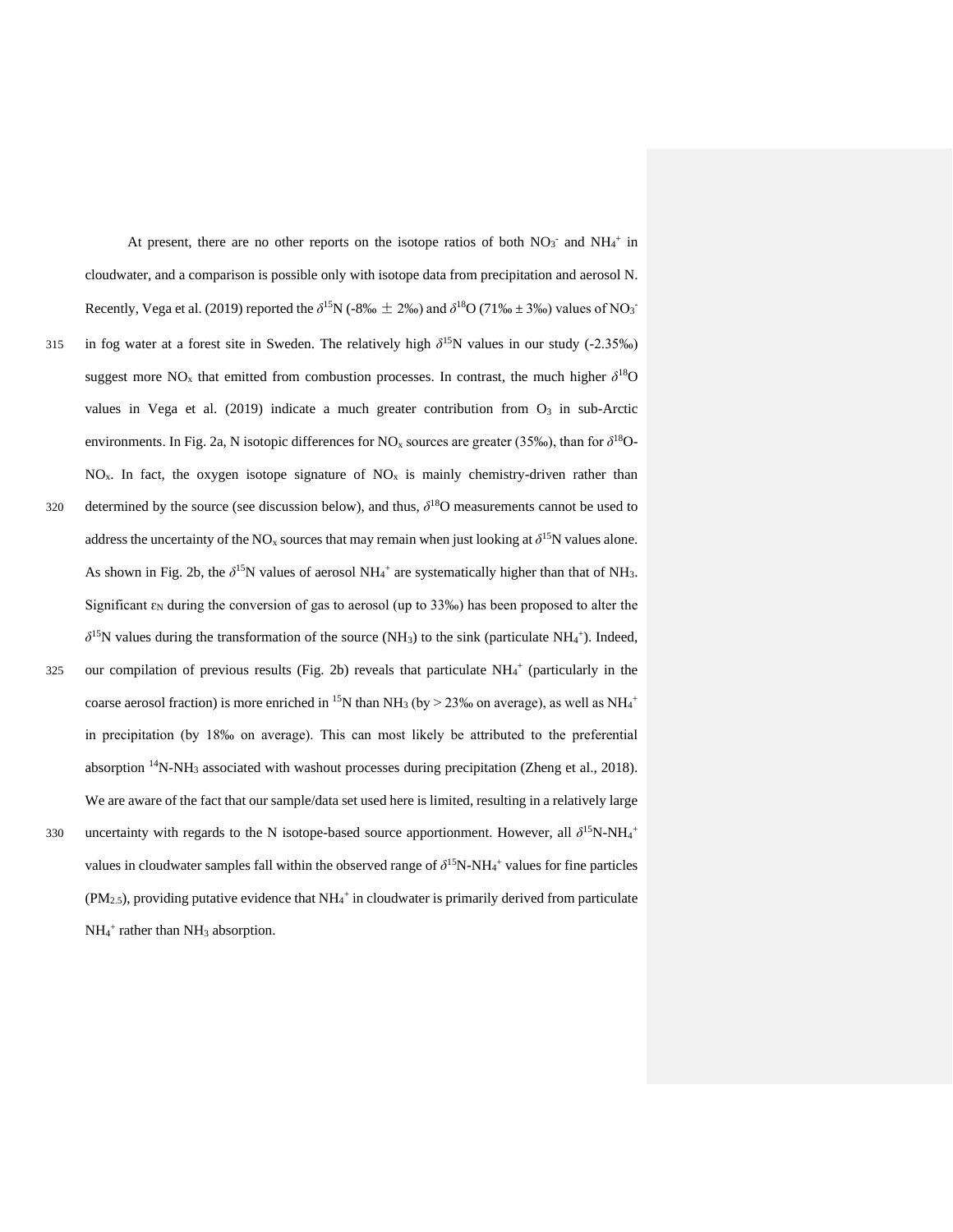

**Figure 2. (a) Observed range of typical**  $\delta^{18}$ **O and**  $\delta^{15}$ **N values of NO<sub>3</sub> and NO<sub>x</sub> for different** sources (adapted from Fenech et al. (2012)). BB and CC represent biomass burning and coal combustion, respectively. The red squares represent nitrate isotope data in cloudwater (this study). (**b**) The 25<sup>th</sup> percentiles, median and 75<sup>th</sup> percentiles for the  $\delta$ <sup>15</sup>N values of the ambient NH<sub>3</sub> (Chang 340 et al., 2016; Felix et al., 2013; Savard et al., 2018; Smirnoff et al., 2012) and  $NH_4^+$  in precipitation (Fang et al., 2011; Leng et al., 2018; Yang et al., 2014; Zhang et al., 2008), cloudwater (this study), PM2.5 (particulate matter with aerodynamic diameter less than 2.5 μm; (Lin et al., 2016; Park et al., 2018; Proemse et al., 2012; Smirnoff et al., 2012), and TSP (particulate matter with aerodynamic diameter less than 100 μm (Kundu et al., 2010; Savard et al., 2018; Yeatman et al., 345 2001) are shown.

**3.3 Isotope-based assessment of the sources and formation of nitrogenous species in clouds**

335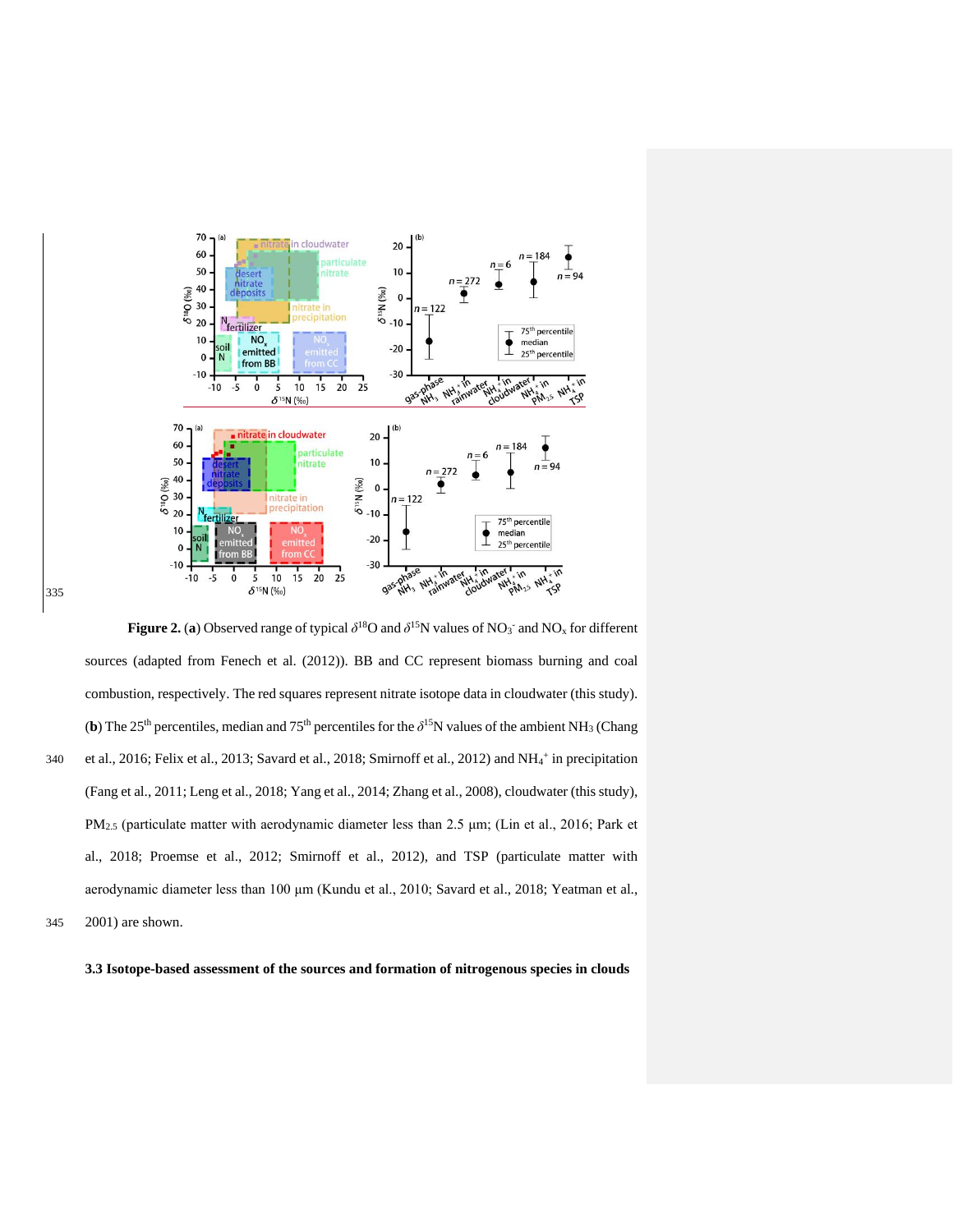calculated, based on the isotope data of ambient  $\delta^{15}N\text{-}NH_4^+$ , and considering the N fractionation and prior information on the site. As upper limit for the N isotope enrichment factor associated 350 with the conversion of NH<sub>3</sub> to NH<sub>4</sub><sup>+</sup> ( $\epsilon_{NH_4^*-H_3}$ ), we assumed 33‰ when using MixSIR, but also considered lower values for  ${}^{\epsilon_{\text{NH}_4^+-\text{NH}_3}}$  (Fig. 3a) (given the conflicting evidence with regards to  $\epsilon_{\text{NH}_4^+-\text{NH}_3}$ ; e.g., Deng et al., 2018; Li et al., 2012). Dependent of the choice for  $\epsilon_{\text{NH}_4^+-\text{NH}_3}$  (between 0‰ to 33‰ proposed by Heaton et al. (1997)) the relative contribution of biomass burning, fertilizer application, and livestock breeding to NH<sub>4</sub><sup>+</sup> in cloudwater ranges from 25.9% to 85.4%, 355 5.9% to 37.0%, and 8.7% to 85.4%, respectively. Irrespective of the uncertainty related to  $\varepsilon_{\text{NH}_4^- \text{NH}_3}$ , the measurement of levoglucosan provides compelling evidence that biomass burning represents an important NH<sup>3</sup> source, independently validating our isotope approach. Our sampling site was located in the North China Plain, also known as the granary of China. Although non-agricultural NH<sub>3</sub> emissions like on-road traffic are important in the urban atmosphere (Chang et al., 2016), 360 their contribution must be considered insignificant with respect to fertilizer application and livestock breeding in this region (Kang et al., 2016). Besides, coal-based heating in China is suspended during summertime, and coal combustion has been demonstrated to be a minor contributor of total NH<sup>3</sup> emissions (Li et al., 2016a). Hence the partitioning between the three main NH<sup>3</sup> sources appears plausible. Moreover, existing emission inventory data confirm that the ratio 365 of NH<sup>3</sup> emissions in North China Plain from livestock breeding (1658 kt) and fertilizer application (1413 kt) was 1.17 (Zhang et al., 2010), which is very close to our estimate (between 0.98 and 1.14) when  $\varepsilon_{\text{NH}_4^+-\text{NH}_3} \ge 25\%$ . For a  $\varepsilon_{\text{NH}_4^+-\text{NH}_3}$  range that we consider most plausible (i.e. between  $25\%$  and  $33\%$ ), the relative cloudwater NH<sub>4</sub><sup>+</sup> source partitioning between biomass burning,

Using the MixSIR model, the relative contribution of four  $NH<sub>3</sub>$  sources to  $NH<sub>4</sub>$ <sup>+</sup> can be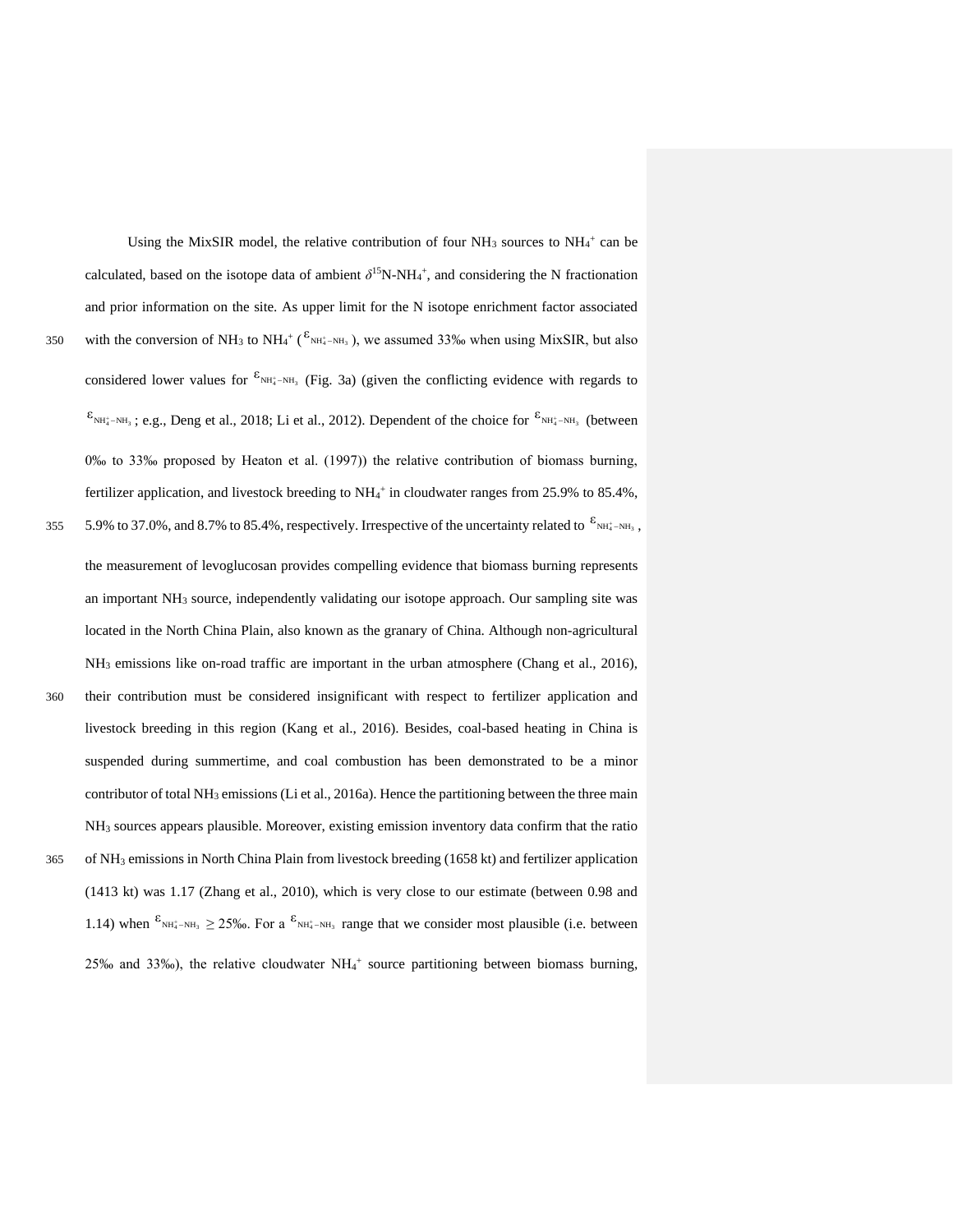fertilizer application, and livestock is  $32.9 \pm 4.6\%$ ,  $32.9 \pm 3.0\%$ , and  $34.2 \pm 1.6\%$ , respectively 370 (indicated as red square in Fig. 3a). It is important to note that there was large uncertainty in the evaluation of biomass burning, which was partly ascribed to the lack of localized isotopic source signatures in China. In addition, the isotopic fractionation from the conversion of  $NH<sub>3</sub>$  to  $NH<sub>4</sub>$ <sup>+</sup> was simplified in this study, and it was not possible to incorporate all of the possible equilibrium and kinetic fractionation scenarios.



375

Figure 3. (a) Source partitioning estimates for  $NH<sub>4</sub><sup>+</sup>$  in cloudwater as a function of  $\varepsilon_{NH_3\to NH_4^+}$ . The red square highlights the best-guess estimates based on  $\varepsilon_{NH_4^+-NH_3} \ge 25\%$ <sub>0</sub>). (**b**) Whisker plot of the N fractionation for the conversation of NO<sub>x</sub> to NO<sub>3</sub><sup>-</sup> ( $\varepsilon_{NO_3^--NO_x}$ ) calculated by the computational quantum chemistry (CQC) module. The upper line, dot, and bottom line indicate the 25th percentile, median, and 75th 380 percentile, respectively. Refer to Table 1 for sample ID. (**c**) Overall contribution of various  $NO<sub>x</sub>$  sources to  $NO<sub>3</sub>$  in cloudwater as estimated by the MixSIR model. (d) Overall contribution of the two dominant pathways to NO<sub>3</sub> formation in cloudwater, as estimated by the MixSIR model.

The computational quantum chemistry (CQC) module in MixSIR has been proven a robust 385 tool to quantify the N isotope enrichment factor during  $NO_x$ - $NO_3$ <sup>-</sup> conversion ( $\epsilon_{NO_3^--NO_x}$ ) (e.g.,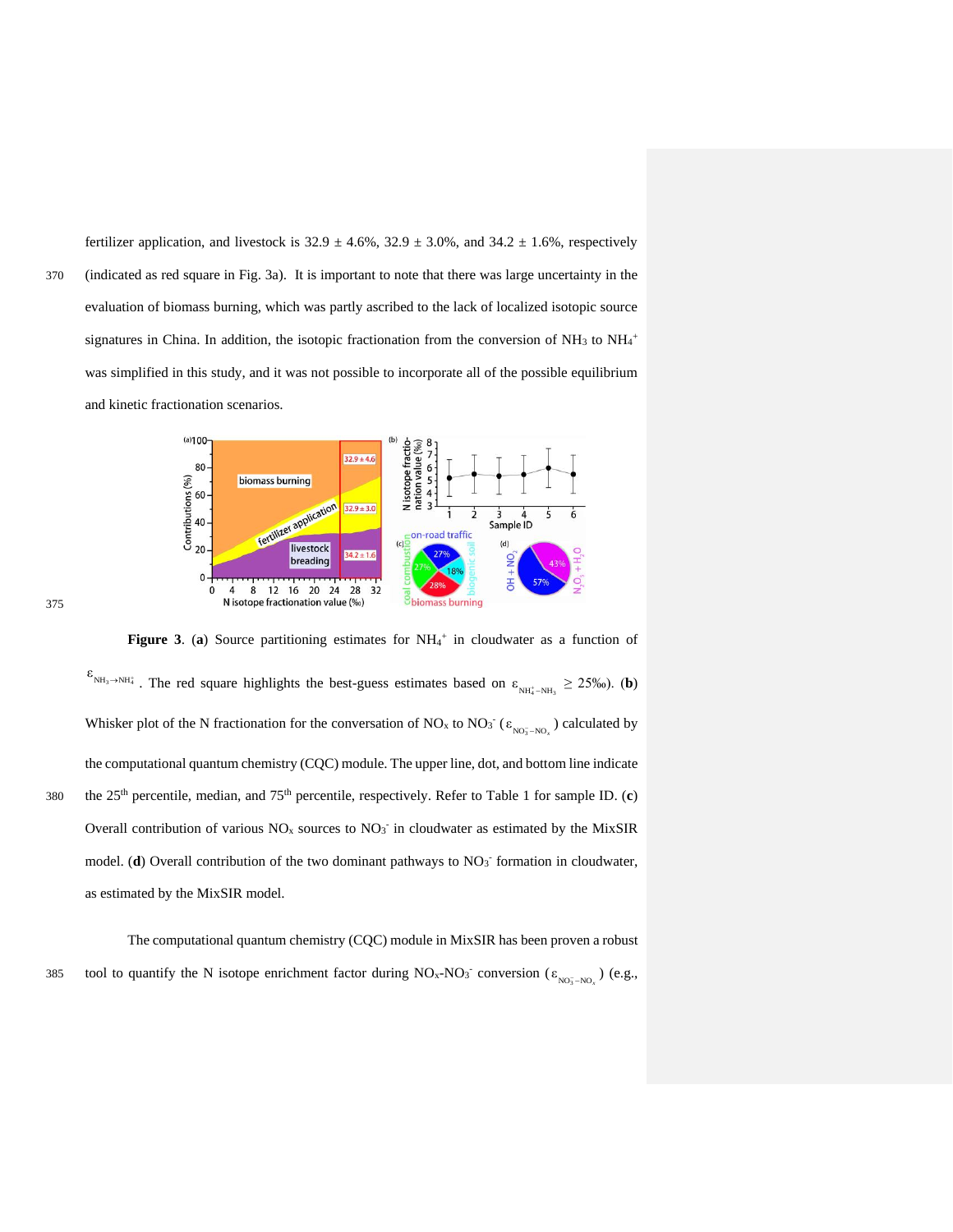$\varepsilon_{\text{NO}_3^- \text{-NO}_r}$  values fall into a small range (5.21‰ to 5.98‰) (Fig. 3b), suggesting robust isotope effects during the N isotopic exchange reactions. Knowing  $\varepsilon_{NO_3^- \to NO_3^-}$ , the overall contribution of various  $NO_x$  sources to  $NO_3^-$  in cloudwater can be estimated (Fig. 3c). As was expected, biomass 390 burning was the largest contributor (28.2  $\pm$  2.7%), followed by on-road traffic (27.1  $\pm$  2.2%), coal combustion (26.8  $\pm$  3.4%), and biogenic soil (17.9  $\pm$  3.9%). The fundamental importance of biomass burning-emitted  $NO<sub>x</sub>$  to  $NO<sub>3</sub>$  in cloudwater is supported by the observed correlation between the concentrations of levoglucosan and biomass burning-derived  $NO<sub>3</sub>$ <sup>-</sup> ( $r<sup>2</sup> = 0.66$ ). The average contribution ratio of coal combustion and on-road transportation to  $NO<sub>x</sub>$  emissions in our 395 study (0.99) is slightly lower than that calculated from regional emission inventories (9.0 Tg/7.4  $Tg = 1.22$ ) (Zhao et al., 2013). The apparent difference is likely real, and reflects the fact that NO<sub>x</sub> emissions by anthropogenic activities changed significantly since 2010: a 17% total emission decrease between 2010 and 2017 can primarily be attributed to upgraded emission standards and new "ultra-low emission" techniques in the coal-fired power plant sector, given that traffic-emitted  $400$  NO<sub>x</sub> likely increased as a consequence of the continuous expansion of auto trade market during the last decade (Chang et al., 2018). In turn, our source partitioning estimate probably reflects the most updated status of  $NO<sub>x</sub>$  emissions in China, where transportation-related  $NO<sub>x</sub>$  emissions have reached levels that are comparable to  $NO<sub>x</sub>$  emissions by coal combustion. In this regard, our study demonstrates that Bayesian-based isotopic mixing modeling can be an effective and timely 405 approach to track rapid emissions changes of  $NO<sub>x</sub>$  in a fast-developing country like China. *x*

Zong et al., 2017, Chang et al., 2018). Cloudwater sample-based data from this study reveal that

Using the measured  $\delta^{18}O$  and equations 1-4 (and the assumptions above), we can calculate *γ*, and the relative importance of the two oxidation pathways of NO<sub>3</sub><sup>-</sup> formation (Fig. 3d). On average, 57%  $NO_3$  formation can be attributed to the " $NO_2 + OH$ " pathway, and 43% to the " $N_2O_5$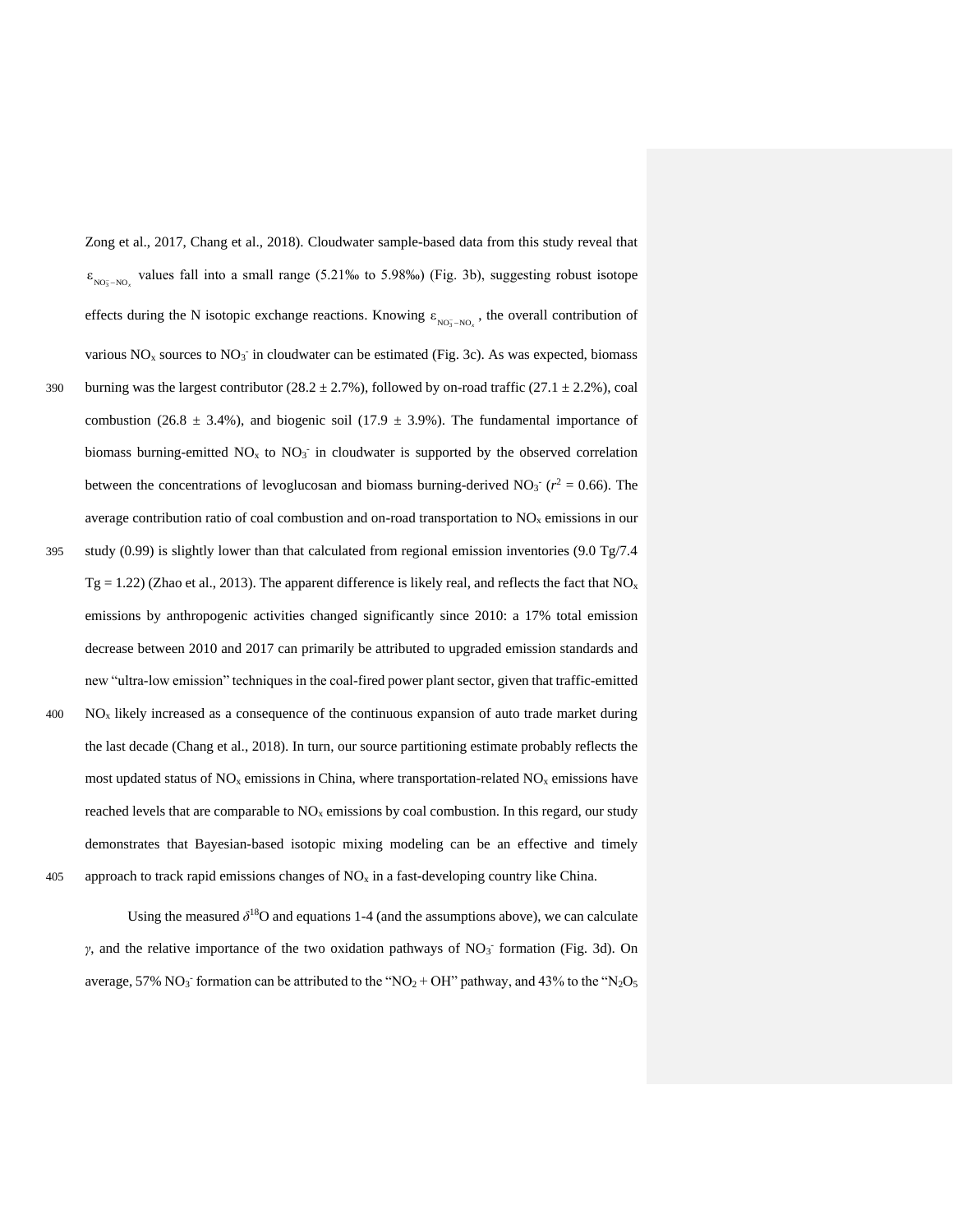$+ H<sub>2</sub>O$ " pathway. In the low-latitude regions, where atmospheric OH concentrations are highest, 410 particulate  $NO_3$ <sup>-</sup> production via the "NO<sub>2</sub> + OH" pathway predominates (up to 87%) (Alexander et al., 2009). Sampling during summertime, oxidation of NO<sub>2</sub> through OH was expected to be the dominant pathway of nitrate formation, in accordance with observations from the subtropics (Hastings et al., 2003). However, our results highlight that  $N_2O<sub>5</sub>$  hydrolysis can be an almost equally important process as the oxidization of  $NO<sub>2</sub>$  with OH with regards to the  $NO<sub>3</sub>$  formation 415 in cloudwater (Wang et al., 2017b).

#### **4 Conclusions**

In this study, we measured the isotopic composition of nitrogenous species in cloudwater at the summit of Mt. Tai during a long-lasting biomass burning event, in order to investigate the sources and processes involved in cloudwater  $NO<sub>3</sub>/NH<sub>4</sub>$ <sup>+</sup> formation, and in turn to test our isotope-420 balance approach to constrain N source partitioning in cloudwater. Using a Bayesian isotope mixing model, the δ<sup>15</sup>N-based estimates confirm that at least transiently biomass burning related  $NH<sub>3</sub>$  and  $NO<sub>x</sub>$  emissions is a major source of cloudwater N. Moreover, our data are in accordance with regional emission inventories for both  $NH<sub>3</sub>$  and  $NO<sub>x</sub>$ , validating the Bayesian isotope mixing model approach. Based on cloud water nitrate  $\delta^{18}O$  measurements, the reaction of NO<sub>2</sub> with OH 425 turned out to be the dominant pathway to form cloud nitrate, yet the contribution from the heterogeneous hydrolysis of  $N_2O_5$  to  $NO_3^-$  is almost equally important. Our study underscores the value of cloud-water dissolved inorganic nitrogen isotopes as carrier of quantitative information on regional  $NO<sub>x</sub>$  emissions. It sheds light on the origin and production pathways of nitrogenous species in clouds and emphasizes the importance of BB-derived nitrogenous species as cloud 430 condensation nuclei in China's troposphere. Moreover, it highlights the rapid evolution of  $NO<sub>x</sub>$ emissions in China. Despite an overall reduction in total anthropogenic  $NO<sub>x</sub>$  emission due to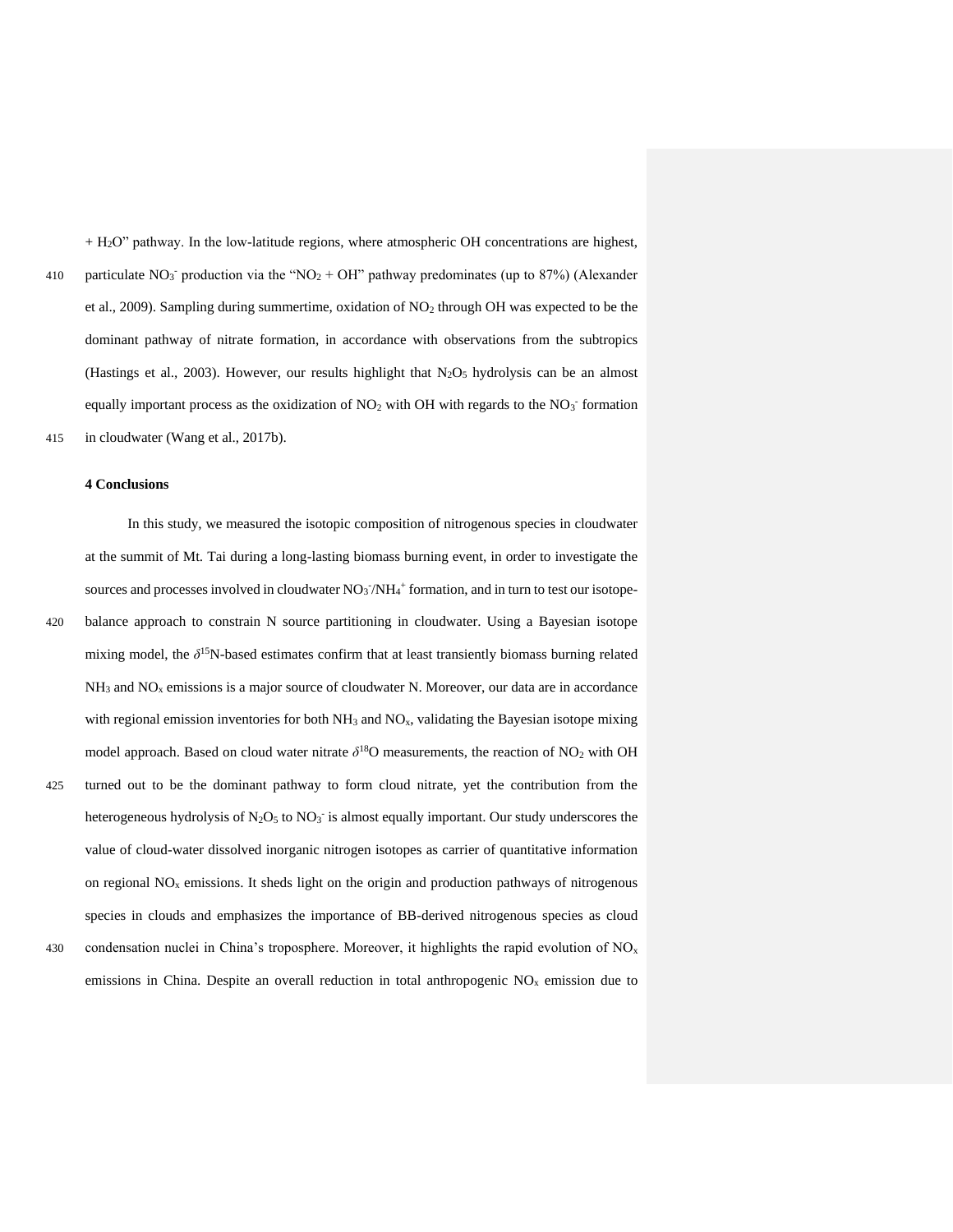effective emission control actions and stricter emission standards for vehicles, the relative contribution of transportation to total  $NO<sub>x</sub>$  emissions has increased over the last decade and may already have exceeded emissions from the power sector.

# 435 **Appendix A: Bayesian isotopic mixing model**

such that:

The Bayesian mixing model makes use of stable isotope data to determine the probability distribution of source contributions to a mixture, explicitly accounting for uncertainties associated with multiple sources, their isotopic signatures, and isotope fractionation during transformations. The model has been widely used in ecological studies, such as food-web analyses. In Bayesian 440 theorem, the contribution of each source is calculated based on mixed data and prior information,

# $P(f_q | data) = \theta(data | f_q) \times p(f_q) / \sum \theta(data | f_q) \times p(f_q)$

where  $\theta$ (data|f<sub>q</sub>) and p(f<sub>q</sub>) refer to the likelihood of the given mixed isotope signature, and the predetermined probability of the given state of nature, based on prior information, respectively. The 445 denominator represents the numerical approximation of the marginal probability of the data. In a Bayesian model (stable isotope in R; SIAR), isotope signatures from the mixed data pool are assumed to be normally distributed. Uncertainty in the distribution of isotope sources and associated isotope fractionation during transformations are factored into the model by defining respective mean  $(μ)$  and standard deviation  $(σ)$  parameters. Prior knowledge about proportional 450 source contributions  $(f_0)$  is parametrized using the Dirichlet distribution, with an interval of [0, 1]. To assess the likelihood of the given  $f_q$ , the proposed proportional contribution is combined with a user-specified isotope distribution of sources and their associated isotope effects to develop a proposed isotope distribution for the mixture. The probability of fractional source contributions  $(f_q)$  is calculated by the Hilborn sampling-importance-resampling method.

# **带格式的:** Heading-Main

**设置了格式:** 字体: 非加粗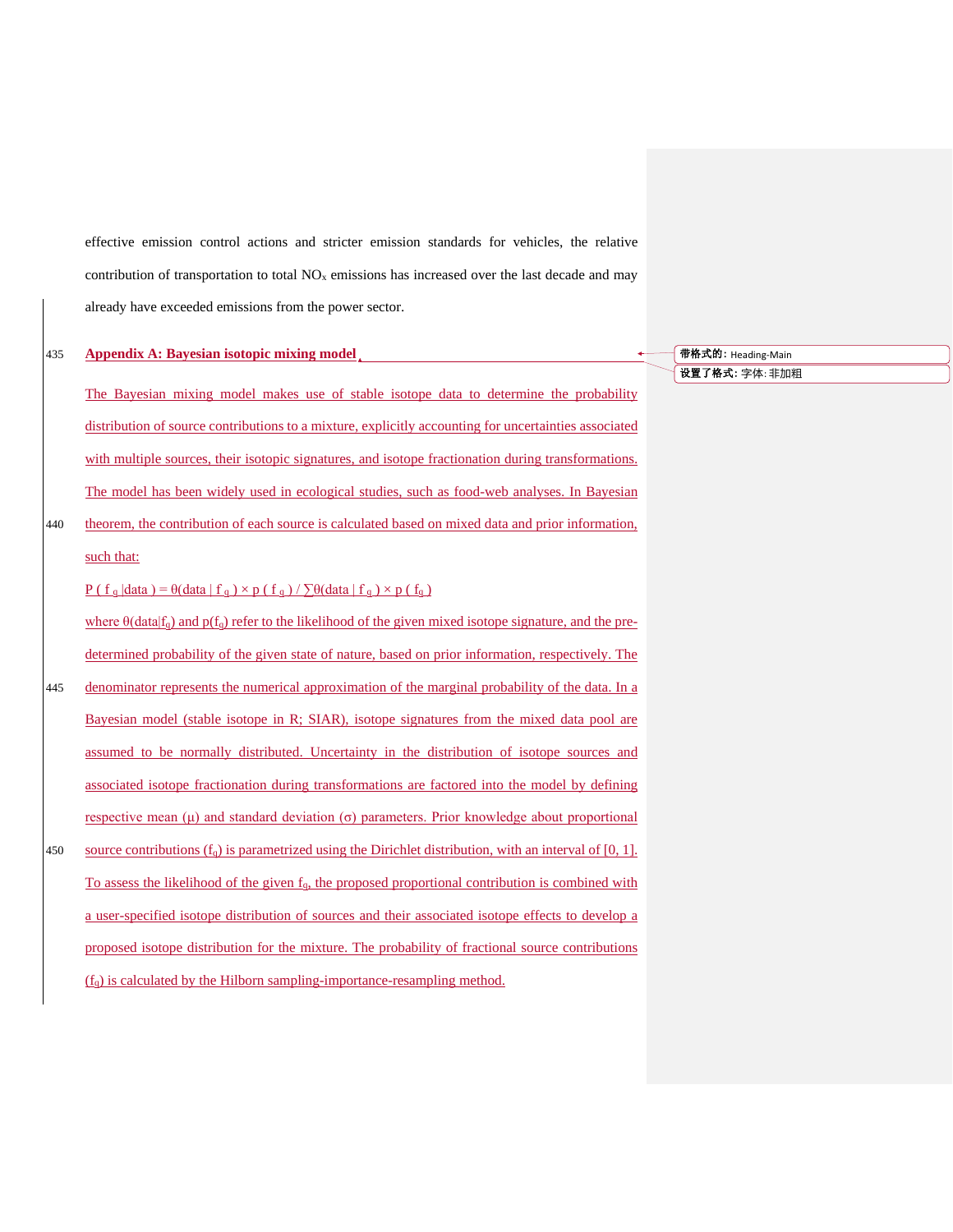# 455 **Appendix B: Isotopic signatures of NOx emitted from various sources**

**Table B1.** Typical  $\delta^{15}$ N-NO<sub>x</sub> values for coal combustion, transportation and biomass burning, and soils

# based on literature values.

| Source types    | Mean $(\%_0)$ | Standard $(\%_0)$ | Number          | Reference                                      |
|-----------------|---------------|-------------------|-----------------|------------------------------------------------|
| Coal combustion | 13.72         | 4.57              | 47              | Felix et al., 2012, 2015                       |
| Transportation  | $-7.25$       | 7.80              | <u> 151</u>     | Walter et al., 2015a, b; Heaton et al., 1997   |
| Biomass burning | 1.04          | 4.13              | $\overline{24}$ | Fibiger and Hastings, 2016; Felix and Elliott, |
|                 |               |                   |                 | 2013                                           |
| Biogenic soil   | $-33.77$      | 12.16             | <u>6</u>        | Hastings et al., 2009; Felix et al., 2012      |

# **Data availability**

All data used to support the conclusion are presented in this paper. Additional data are 460 available upon request. Please contact the corresponding authors (Yanlin Zhang (dryanlinzhang@outlook.com) and Jianmin Chen (jmchen@fudan.edu.cn)).

# **Acknowledgments**

This study was supported by the National Key R&D Program of China (Grant no. 2017YFC0212700, task 1 and 4), National Natural Science Foundation of China (Grant nos. 465 41975166, 41705100, 91644103), the Provincial Natural Science Foundation of Jiangsu (Grant nos. BK20180040, BK20170946), University Science Research Project of Jiangsu Province (17KJB170011), the University of Basel research funds, the Priority Academic Program Development of Jiangsu Higher Education Institutions (PAPD), the Program for Changjiang Scholars and Innovative Research Team in University of Ministry of Education of China (PCSIRT),

470 and the Opening Project of Shanghai Key Laboratory of Atmospheric Particle Pollution and Prevention  $(LAP<sup>3</sup>)$ .

**带格式的:** Heading-Main **设置了格式:** 字体: 非加粗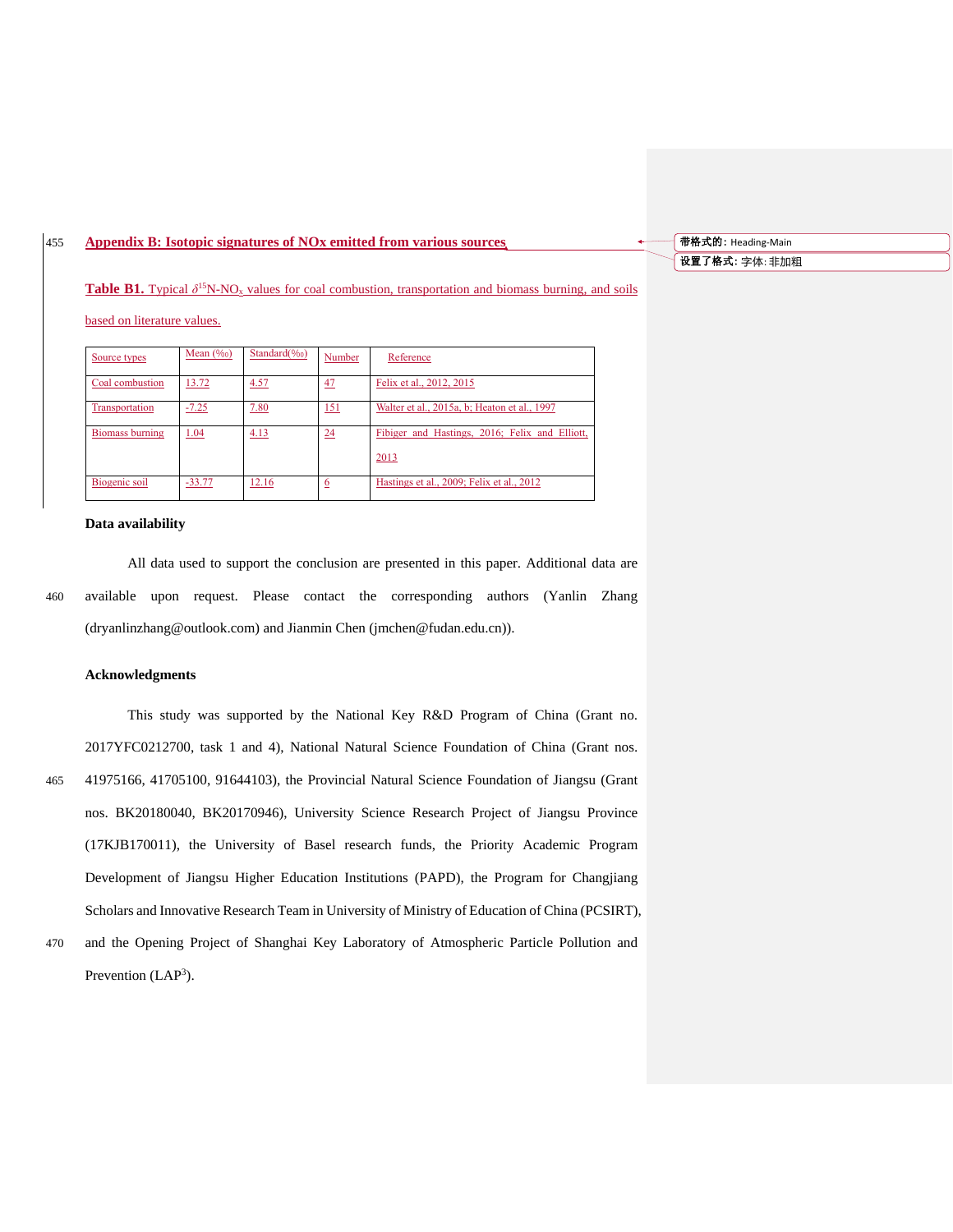#### **References**

- Alexander, B., Hastings, M. G., Allman, D. J., Dachs, J., Thornton, J. A., and Kunasek, S. A.: Quantifying atmospheric nitrate formation pathways based on a global model of the oxygen 475 isotopic composition  $(\Delta^{17}O)$  of atmospheric nitrate, Atmos. Chem. Phys., 9, 5043-5056, https://doi.org/10.5194/acp-9-5043-2009, 2009.
	- Anenberg, S. C., Miller, J., Minjares, R., Du, L., Henze, D. K., Lacey, F., Malley, C. S., Emberson, L., Franco, V., Klimont, Z., Heyes, C.: Impacts and mitigation of excess diesel-related  $NO<sub>x</sub>$ emissions in 11 major vehicle markets. Nature, 545, 467-471, 2017.
- 480 Balasubramanian, S., Koloutsou-Vakakis, S., McFarland, D. M., Rood, M. J.: Reconsidering emissions of ammonia from chemical fertilizer usage in Midwest USA, J. Geophys. Res., 120, 6232-6246, 2015.
- Benkovitz, C. M., Scholtz M. T., Pacyna J., Tarrasón L., Dignon J., Voldner E. C., Spiro P. A., Logan J. A., and Graedel T. E.: Global gridded inventories of anthropogenic emissions of 485 sulfur and nitrogen, J. Geophys. Res., 101, 29239-29253, https://doi.org/10.1029/96JD00126, 1996.
- Boone, E. J., Laskin, A., Laskin, J., Wirth, C., Shepson, P. B., Stirm, B. H., and Pratt, K. A.: Aqueous processing of atmospheric organic particles in cloud water collected via aircraft sampling, Environ. Sci. Technol., 49, 8523-8530, https://doi.org/10.1021/acs.est.5b01639, 490 2015.
	- Bouwman, A., Lee, D., Asman, W., Dentener, F., Van Der Hoek, K., and Olivier, J.: A global high-resolution emission inventory for ammonia, Global Biogeochem. Cy., 11, 561-587, https://doi.org/10.1029/97GB02266, 1997.
- Cao, F., Zhang, S. C., Kawamura, K., and Zhang, Y. L.: Inorganic markers, carbonaceous 495 components and stable carbon isotope from biomass burning aerosols in Northeast China, Sci. Total Environ., 572, 1244-1251, https://doi.org/10.1016/j.scitotenv.2015.09.099, 2016, 2016.
- Cao, F., Zhang, S. C., Kawamura, K., Liu, X., Yang, C., Xu, Z., Fan, M., Zhang, W., Bao, M., Chang, Y., Song, W., Liu, S., Lee, X., Li, J., Zhang, G., and Zhang, Y. L.: Chemical 500 characteristics of dicarboxylic acids and related organic compounds in PM2.5 during biomass-burning and non-biomass-burning seasons at a rural site of Northeast China, Environ. Pollut., 231, 654-662, https://doi.org/10.1016/j.envpol.2017.08.045, 2017.
- Chang, Y. H., Liu, X., Deng, C., Dore, A. J., and Zhuang, G.: Source apportionment of atmospheric ammonia before, during, and after the 2014 APEC summit in Beijing using stable nitrogen 505 isotope signatures, Atmos. Chem. Phys., 16, 11635-11647, https://doi.org/10.5194/acp-16- 11635-2016, 2016.
- Chang, Y. H., Zhang, Y., Tian, C., Zhang, S., Ma, X., Cao, F., Liu, X., Zhang, W., Kuhn, T., and Lehmann, M. F.: Nitrogen isotope fractionation during gas-to-particle conversion of  $NO<sub>x</sub>$  to  $NO<sub>3</sub><sup>-</sup>$  in the atmosphere - implications for isotope-based  $NO<sub>x</sub>$  source apportionment, 510 Atmos. Chem. Phys., 18, 11647-11661, https://doi.org/10.5194/acp-18-11647-2018, 2018.
	- Chellman, N. J., Hastings, M. G., and McConnell, J. R.: Increased nitrate and decreased  $\delta^{15}N$ -NO<sub>3</sub><sup>-</sup> in the Greenland Arctic after 1940 attributed to North American oil burning, Cryosphere Discus, https://doi.org/10.5194/tc-2016-163, 2016.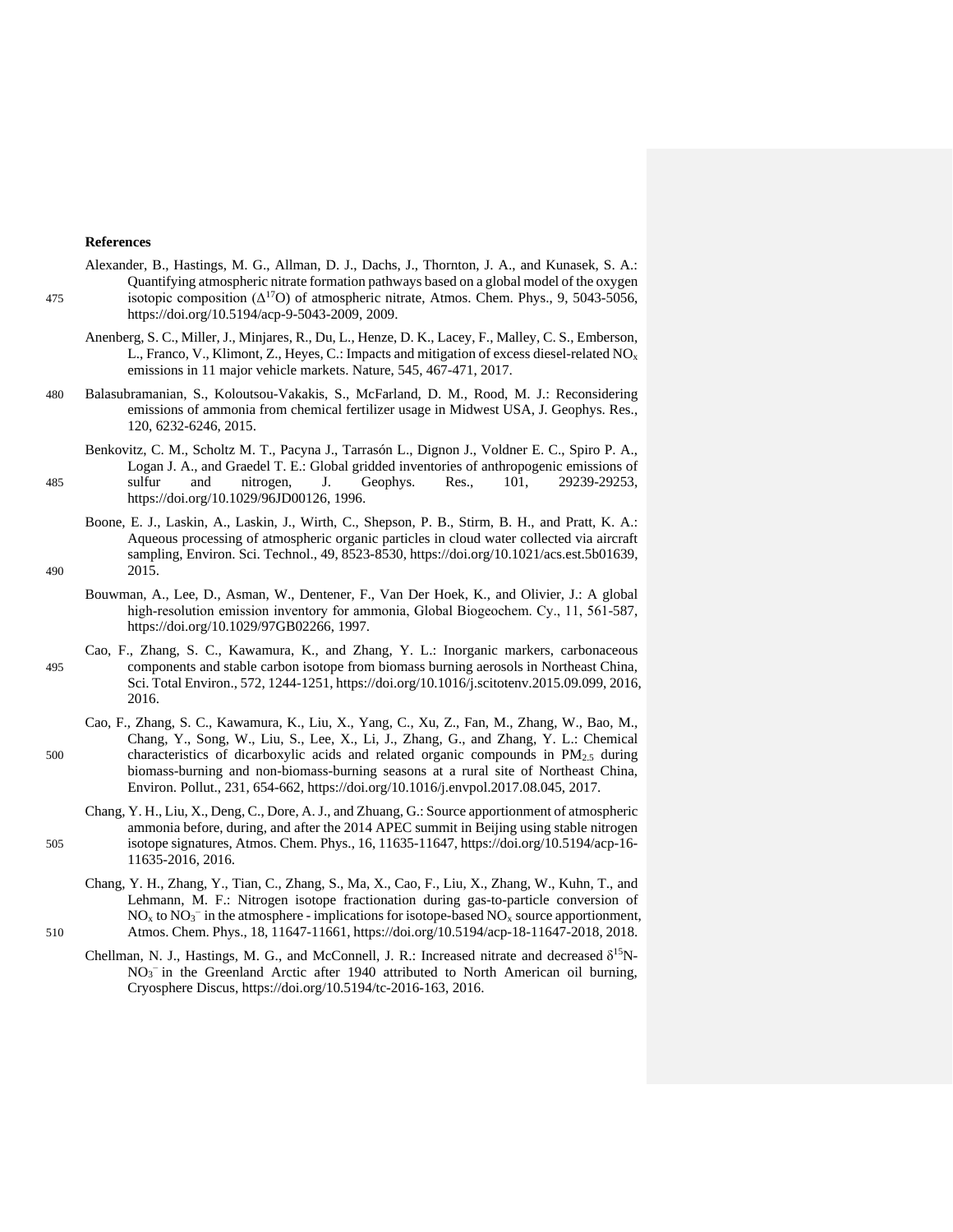- Chen, J. M., Li, C., Ristovski, Z., Milic, A., Gu, Y., Islam, M. S., Wang, S., Hao, J., Zhang, H., 515 He, C., Guo, H., Fu, H., Miljevic, B., Morawska, L., Thai, P., Lam, Y. F., Pereira, G., Ding, A., Huang, X., and Dumka, U. C.: A review of biomass burning: Emissions and impacts on air quality, health and climate in China, Sci. Total Environ., 579, 1000-1034, https://doi.org/10.1016/j.scitotenv.2016.11.025, 2017.
- Chen, Y. C., Christensen, M. W., Stephens, G. L., and Seinfeld, J. H.: Satellite-based estimate of 520 global aerosol-cloud radiative forcing by marine warm clouds, Nature Geosci., 7, 643, https://doi.org/10.1038/ngeo2214, 2014.
	- Crutzen, P. J., and Andreae, M. O.: Biomass burning in the tropics: Impact on atmospheric chemistry and biogeochemical cycles. Science, 250(4988), 1669-1678, https://doi.org/10.1126/science.250.4988.1669, 1990.
- 525 Demoz, B. B., Collett, J. L., and Daube, B. C.: On the Caltech active strand cloudwater collectors, Atmos. Res., 41, 47-62, https://doi.org/10.1016/0169-8095(95)00044-5, 1996.
	- Deng, Y., Li, Y., and Li, L.: Experimental investigation of nitrogen isotopic effects associated with ammonia degassing at 0-70 °C, Geochim. Cosmochim. Ac., 226, 182-191, https://doi.org/10.1016/j.gca.2018.02.007, 2018.
- 530 Desyaterik, Y., Sun, Y., Shen, X., Lee, T., Wang, X., Wang, T., and Collett, J. L.: Speciation of "brown" carbon in cloud water impacted by agricultural biomass burning in eastern China, J. Geophys. Res., 118, 7389-7399, https://doi.org/10.1002/jgrd.50561, 2013.
- Duncan, B. N., Lamsal, L. N., Thompson, A. M., Yoshida, Y., Lu, Z., Streets, D. G., Hurwitz, M. M., Pickering, K. E.: A space-based, high-resolution view of notable changes in urban  $NO<sub>x</sub>$ 535 pollution around the world (2005-2014), J. Geophys. Res., 121, 976-996, 2016.
	- Elliott, E., Kendall, C., Wankel, S. D., Burns, D., Boyer, E., Harlin, K., Bain, D., and Butler, T.: Nitrogen isotopes as indicators of  $NO<sub>x</sub>$  source contributions to atmospheric nitrate deposition across the Midwestern and northeastern United States, Environ. Sci. Technol., 41, 7661-7667, https://doi.org/10.1021/es070898t, 2007.
- 540 Elliott, E. M., Kendall, C., Boyer, E. W., Burns, D. A., Lear, G. G., Golden, H. E., Harlin, K., Bytnerowicz, A., Butler, T. J., and Glatz, R.: Dual nitrate isotopes in dry deposition: Utility for partitioning  $NO<sub>x</sub>$  source contributions to landscape nitrogen deposition, J. Geophys. Res., 114, https://doi.org/10.1029/2008jg000889, 2009.
- Fang, Y. T., Koba, K., Wang, X. M., Wen, D. Z., Li, J., Takebayashi, Y., Liu, X. Y., and Yoh, M.: 545 Anthropogenic imprints on nitrogen and oxygen isotopic composition of precipitation nitrate in a nitrogen-polluted city in southern China, Atmos. Chem. Phys., 11, 1313-1325, https://doi.org/10.5194/acp-11-1313-2011, 2011.
- Fibiger, D. L., and Hastings, M. G.: First measurements of the nitrogen isotopic composition of NO<sup>x</sup> from biomass burning, Environ. Sci. Technol., 50, 11569-11574, 550 https://doi.org/10.1021/acs.est.6b03510, 2016.

**设置了格式:** 下标

Felix J. D., and E. M. Elliott.: The agricultural history of human-nitrogen interactions as recorded in ice core  $^{15}N$ - $NO<sub>3</sub>$ Geophys. Res. Lett., 40, 1642-1646, https://doi.org/10.1002/grl.50209, 2013.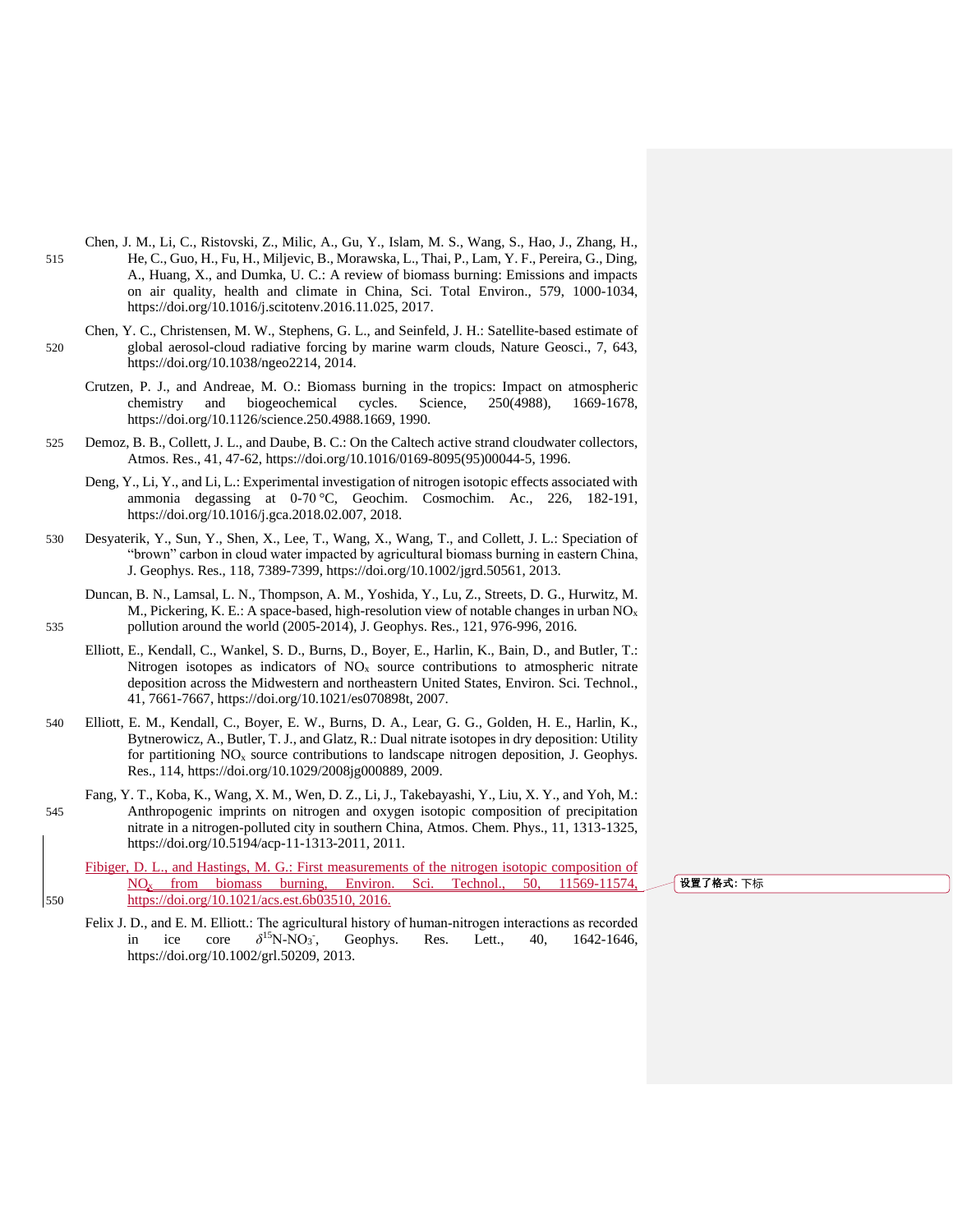- Felix, J. D., and Elliott, E. M.: Isotopic composition of passively collected nitrogen dioxide 555 emissions: Vehicle, soil and livestock source signatures, Atmos. Environ., 92, 359-366, https://doi.org/10.1016/j.atmosenv.2014.04.005, 2014.
- Felix, J. D., Elliott, E. M., Avery, G. B., Kieber, R. J., Mead, R. N., Willey, J. D., and Mullaugh, K. M.: Isotopic composition of nitrate in sequential Hurricane Irene precipitation samples: Implications for changing  $NO<sub>x</sub>$  sources, Atmos. Environ., 106, 191-195, 560 https://doi.org/10.1016/j.atmosenv.2015.01.075, 2015.
	- Felix, J. D., Elliott, E. M., Gish, T. J., McConnell, L. L., and Shaw, S. L.: Characterizing the isotopic composition of atmospheric ammonia emission sources using passive samplers and a combined oxidation-bacterial denitrifier approach, Rapid Commun. Mass Sp., 27, 2239-2246, https://doi.org/10.1002/rcm.6679, 2013.
- 565 Felix, J. D., Elliott, E. M., and Shaw, S. L.: Nitrogen isotopic composition of coal-fired power plant NOx: Influence of emission controls and implications for global emission inventories, Environ. Sci. Technol., 46, 3528-3535, https://doi.org/10.1021/es203355v, 2012.

Fenech, C., Rock, L., Nolan, K., Tobin, J., and Morrissey, A.: The potential for a suite of isotope and chemical markers to differentiate sources of nitrate contamination: a review. Water 570 Res., 46, 2023-2041, https://doi.org/10.1016/j.watres.2012.01.044, 2012.

- Fibiger, D. L., and Hastings, M. G.: First measurements of the nitrogen isotopic composition of NO<sup>x</sup> from biomass burning, Environ. Sci. Technol., 50, 11569-11574. 10.1021/acs.est.6b03510, 2016.
- Fomba, K. W., van Pinxteren, D., Müller, K., Iinuma, Y., Lee, T., Collett, J. L., and Herrmann, H.: 575 Trace metal characterization of aerosol particles and cloud water during HCCT 2010, Atmos. Chem. Phys., 15, 8751-8765, https://doi.org/10.5194/acp-15-8751-2015, 2015.
- Gioda, A., Reyes-Rodríguez, G. J., Santos-Figueroa, G., Collett, J. L., Decesari, S., Ramos, M. d. C. K. V., Bezerra Netto, H. J. C., de Aquino Neto, F. R., and Mayol-Bracero, O. L.: Speciation of water-soluble inorganic, organic, and total nitrogen in a background marine 580 environment: Cloud water, rainwater, and aerosol particles, J. Geophys. Res., 116, https://doi.org/10.1029/2010JD015010, 2011.
	- Hastings, M., Casciotti, K. L., and Elliott, E. M.: Stable isotopes as tracers of anthropogenic nitrogen sources, deposition, and impacts. Elements, 9, 339-344, https://doi.org/10.2113/gselements.9.5.339, 2013.
- 585 Hastings, M., Jarvis, J., and Steig, E.: Anthropogenic impacts on nitrogen isotopes of ice-core nitrate. Science, 324, 1288, https://doi.org/10.1126/science.1170510, 2009.
	- Hastings, M., Sigman, D. M., and Lipschultz, F.: Isotopic evidence for source changes of nitrate in rain at Bermuda, J. Geophys. Res., 108, https://doi.org/10.1029/2003JD003789, 2003.
- Heald, C. L., Collett Jr, J., Lee, T., Benedict, K., Schwandner, F., Li, Y., Clarisse, L., Hurtmans, 590 D., Van Damme, M., Clerbaux, C.: Atmospheric ammonia and particulate inorganic nitrogen over the United States, Atmos. Chem. Phys., 12(21), 10295-10312, 2012.
	- Heaton, T. H. E., Spiro, B., and Robertson, S. M. C.: Potential canopy influences on the isotopic composition of nitrogen and sulphur in atmospheric deposition. Oecologia, 109, 600-607, https://doi.org/10.1007/s004420050122, 1997.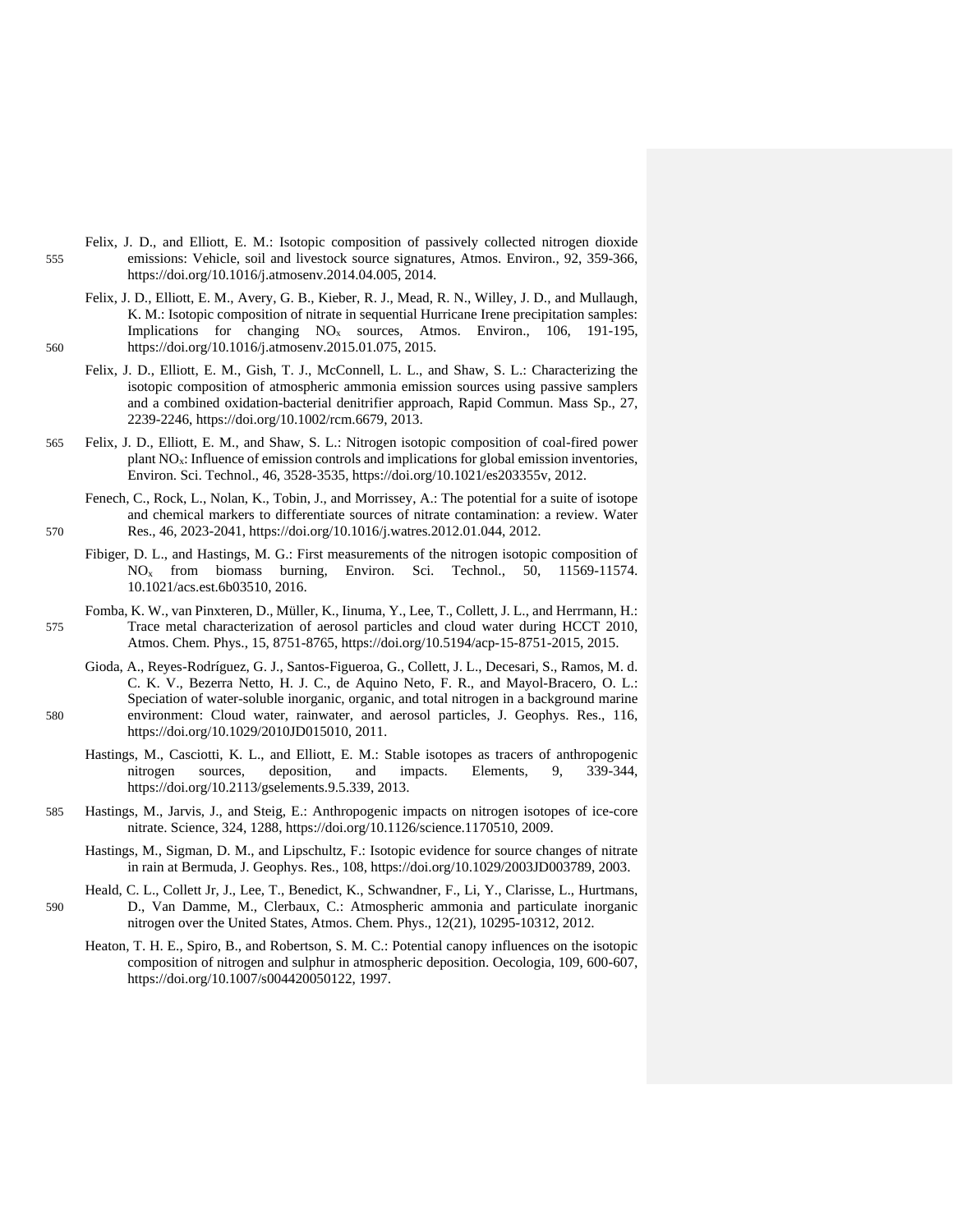- 595 Herrmann, H., Schaefer, T., Tilgner, A., Styler, S. A., Weller, C., Teich, M., and Otto, T.: Tropospheric aqueous-phase chemistry: Kinetics, mechanisms, and its coupling to a changing gas phase. Chem. Reviews, 115, 4259-4334, https://doi.org/10.1021/cr500447k, 2015.
- Hoffmann, D., Tilgner, A., Iinuma, Y., and Herrmann, H.: Atmospheric stability of levoglucosan: 600 A detailed laboratory and modeling study, Environ. Sci. Technol., 44, 694-699, https://doi.org/10.1021/es902476f, 2010.
- Huang, C., Chen, C. H., Li, L., Cheng, Z., Wang, H. L., Huang, H. Y., Streets, D. G., Wang, Y. J., Zhang, G. F., Chen, Y. R.: Emission inventory of anthropogenic air pollutants and VOC species in the Yangtze River Delta region, China, Atmos. Chem. Phys., 11, 4105-4120, 605 2011.
	- Jaegle, L., Steinberger, L., Martin, R. V., Chance, K.: Global partitioning of NO<sub>x</sub> sources using satellite observations: Relative roles of fossil fuel combustion, biomass burning and soil emissions. Faraday Discus., 130, 407-423, 2005.
- Kang, Y., Liu, M., Song, Y., Huang, X., Yao, H., Cai, X., Zhang, H., Kang, L., Liu, X., Yan, X., 610 He, H., Zhang, Q., Shao, M., and Zhu, T.: High-resolution ammonia emissions inventories in China from 1980 to 2012, Atmos. Chem. Phys., 16, 2043-2058, https://doi.org/10.5194/acp-16-2043-2016, 2016.
- Kawashima, H., and Kurahashi, T.: Inorganic ion and nitrogen isotopic compositions of atmospheric aerosols at Yurihonjo, Japan: Implications for nitrogen sources, Atmos. 615 Environ., 45, 6309-6316, https://doi.org/10.1016/j.atmosenv.2011.08.057, 2011.
	- Kim, I. N., Lee, K., Gruber, N., Karl, D. M., Bullister, J. L., Yang, S., and Kim, T. W.: Increasing anthropogenic nitrogen in the North Pacific Ocean. Science, 346, 1102-1106, https://doi.org/10.1126/science.1258396, 2014.
- Kundu, S., Kawamura, K., and Lee, M.: Seasonal variation of the concentrations of nitrogenous 620 species and their nitrogen isotopic ratios in aerosols at Gosan, Jeju Island: Implications for atmospheric processing and source changes of aerosols, J. Geophys. Res., 115, https://doi.org/10.1029/2009JD013323, 2010.
- Lamsal, L. N., Martin, R. V., Padmanabhan, A., van Donkelaar, A., Zhang, Q., Sioris, C. E., Chance, K., Kurosu, T. P., Newchurch, M. J.: Application of satellite observations for 625 timely updates to global anthropogenic  $NO<sub>x</sub>$  emission inventories, Geophys. Res. Lett., 38, (5), https://doi.org/10.1029/2010GL046476, 2011.
	- Lance, S., Barth, M., and Carlton, A.: Multiphase chemistry: Experimental design for coordinated measurement and modeling studies of cloud processing at a mountaintop, B. Am. Meteorol. Soc., 98, ES163-ES167, https://doi.org/10.1175/bams-d-17-0015.1, 2017.
- 630 Leng, Q., Cui, J., Zhou, F., Du, K., Zhang, L., Fu, C., Liu, Y., Wang, H., Shi, G., Gao, M., Yang, F., and He, D.: Wet-only deposition of atmospheric inorganic nitrogen and associated isotopic characteristics in a typical mountain area, southwestern China, Sci. Total Environ., 616, 55-63, https://doi.org/10.1016/j.scitotenv.2017.10.240, 2017.
- Levy, H., Moxim, W. J., Kasibhatla, P. S.: A global three-dimensional time-dependent lightning 635 source of tropospheric NOx, J. Geophys. Res., 101, 22911-22922, 1996.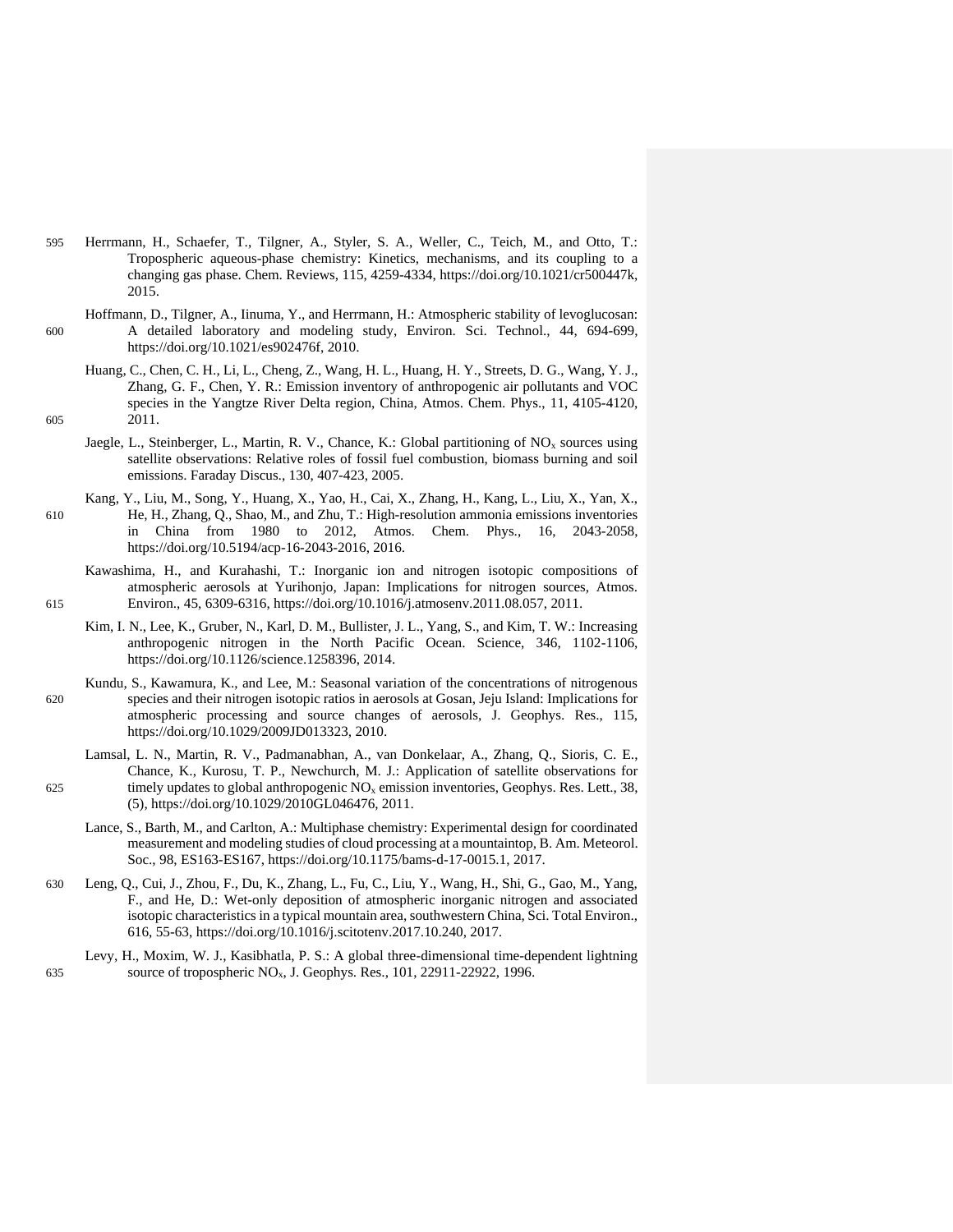- Li, J., Wang, X., Chen, J., Zhu, C., Li, W., Li, C., Liu, L., Xu, C., Wen, L., Xue, L., Wang, W., Ding, A., and Herrmann, H.: Chemical composition and droplet size distribution of cloud at the summit of Mount Tai, China, Atmos. Chem. Phys., 17, 9885-9896, https://doi.org/10.5194/acp-17-9885-2017, 2017.
- 640 Li, L., Lollar, B. S., Li, H., Wortmann, U. G., and Lacrampe-Couloume, G.: Ammonium stability and nitrogen isotope fractionations for  $NH<sub>3</sub>(aq)-NH<sub>3</sub>(gas)$  systems at 20-70 °C and pH of 2-13: Applications to habitability and nitrogen cycling in low-temperature hydrothermal systems, Geochim. Cosmochim. Ac., 84, 280-296, https://doi.org/10.1016/j.gca.2012.01.040, 2012.
- 645 Li, Q., Jiang, J., Cai, S., Zhou, W., Wang, S., Duan, L., and Hao, J.: Gaseous ammonia emissions from coal and biomass combustion in household stoves with different combustion efficiencies, Environ. Sci. Technol. Lett., 3, 98-103, https://doi.org/10.1021/acs.estlett.6b00013, 2016a.
- Li, T., Wang, Y., Mao, H., Wang, S., Talbot, R. W., Zhou, Y., Wang, Z., Nie, X., and Qie, G.: 650 Insights on chemistry of mercury species in clouds over Northern China: Complexation and adsorption, Environ. Sci. Technol., 52, 5125-5134, https://doi.org/10.1021/acs.est.7b06669, 2018.
- Li, Y., Schichtel, B. A., Walker, J. T., Schwede, D. B., Chen, X., Lehmann, C. M. B., Puchalski, M. A., Gay, D. A., and Collett, J. L.: Increasing importance of deposition of reduced 655 nitrogen in the United States, P. Natl. Acad. Sci. USA., https://doi.org/10.1073/pnas.1525736113, 2016b.
	- Lin, C. T., Jickells, T. D., Baker, A. R., Marca, A., and Johnson, M. T.: Aerosol isotopic ammonium signatures over the remote Atlantic Ocean, Atmos. Environ., 133, 165-169, https://doi.org/10.1016/j.atmosenv.2016.03.020, 2016.
- 660 Lin, Q., Zhang, G., Peng, L., Bi, X., Wang, X., Brechtel, F. J., Li, M., Chen, D., Peng, P., Sheng, G., and Zhou, Z.: In situ chemical composition measurement of individual cloud residue particles at a mountain site, southern China, Atmos. Chem. Phys., 17, 8473-8488, https://doi.org/10.5194/acp-17-8473-2017, 2017.
- Liu, D., Fang, Y., Tu, Y., and Pan, Y.: Chemical method for nitrogen isotopic analysis of 665 ammonium at natural abundance, Anal. Chem., 86, 3787-3792, https://doi.org/10.1021/ac403756u, 2014.
	- Liu, X., Zhang, Y., Han, W., Tang, A., Shen, J., Cui, Z., Vitousek, P., Erisman, J. W., Goulding, K., Christie, P., Fangmeier, A., and Zhang, F.: Enhanced nitrogen deposition over China. Nature, 494, 459-462, https://doi.org/10.1038/nature11917, 2013.
- 670 Liu, L., Zhang, J., Xu, L., Yuan, Q., Huang, D., Chen, J., Shi, Z., Sun, Y., Fu, P., Wang, Z., Zhang, D., and Li, W.: Cloud scavenging of anthropogenic refractory particles at a mountain site in North China, Atmos. Chem. Phys., 18, 14681-14693, https://doi.org/10.5194/acp-18- 14681-2018, 2018.
- Lobert, J. M., Scharffe, D. H., Hao, W. M., and Crutzen, P. J.: Importance of biomass burning in 675 the atmospheric budgets of nitrogen-containing gases. Nature, 346, 552, https://doi.org/10.1038/346552a0, 1990.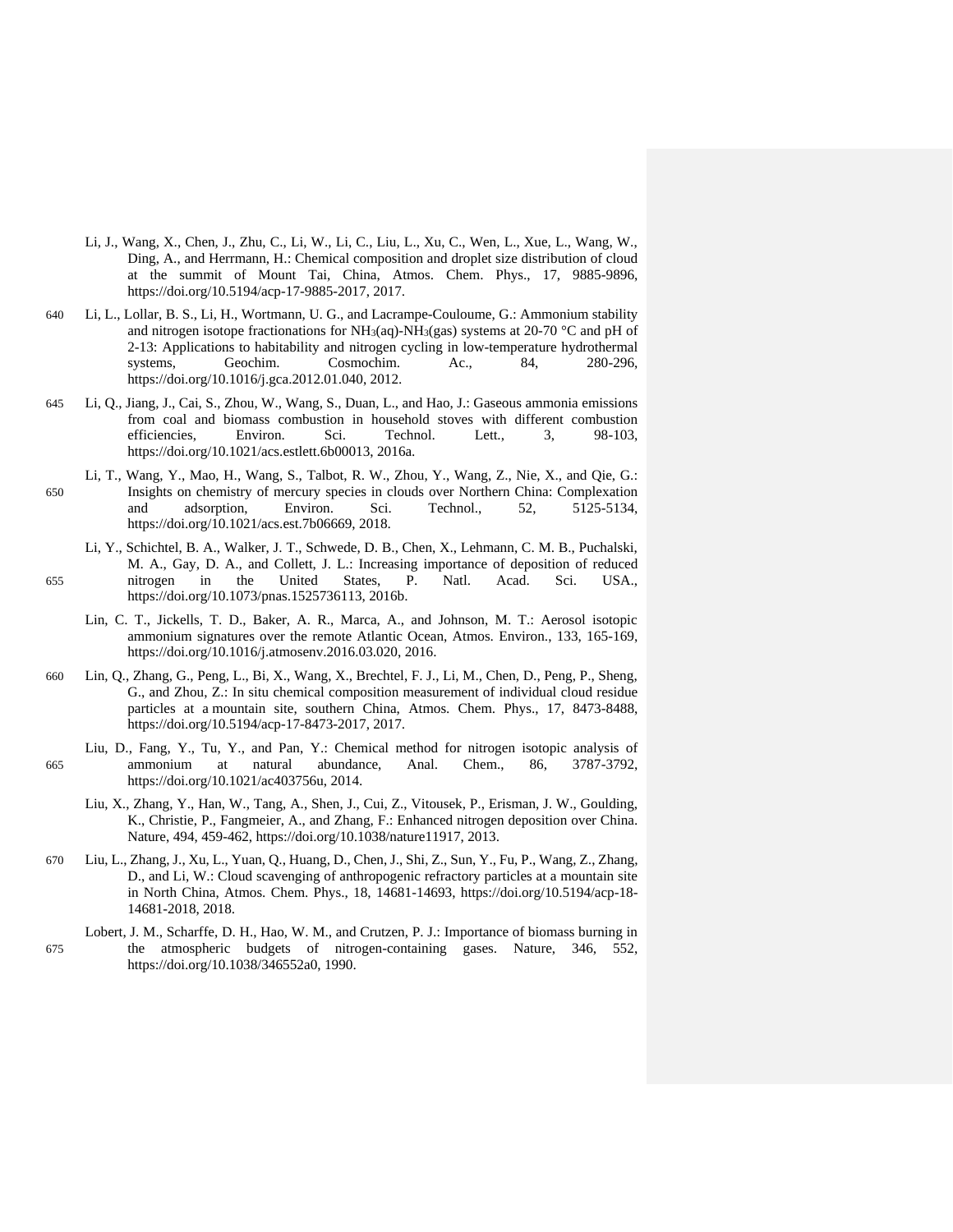- McIlvin, M. R., and Altabet, M. A.: Chemical conversion of nitrate and nitrite to nitrous oxide for nitrogen and oxygen isotopic analysis in freshwater and seawater, Anal. Chem., 77, 5589- 5595, https://doi.org/10.1021/ac050528s, 2005.
- 680 Michalski, G., Bockheim, J. G., Kendall, C., and Thiemens, M.: Isotopic composition of Antarctic Dry Valley nitrate: Implications for NO<sup>y</sup> sources and cycling in Antarctica, Geophys. Res. Lett., 32, https://doi.org/10.1029/2004GL022121, 2005.
- Michalski, G., Bhattacharya, S., and Mase, F.: Oxygen isotope dynamics of atmospheric nitrate and its precursor molecules (Chapter 30), in M. Baskaran (ed.), Handbook of 685 Environmental Isotope Geochemistry, Advances in Isotope Geochemistry, https://doi.org/10.1007/978-3-642-10637-8\_30, Springer-Verlag, Berlin Heidelberg, 2011.
	- Miyazaki, K., Eskes, H., Sudo, K., Boersma, K. F., Bowman, K., Kanaya, Y.: Decadal changes in global surface  $NO<sub>x</sub>$  emissions from multi-constituent satellite data assimilation, Atmos. Chem. Phys., 17, 807-837, 2017.
- 690 Morin, S., Savarino, J., Frey, M. M., Yan, N., Bekki, S., Bottenheim, J. W., and Martins, J. M.: Tracing the origin and fate of  $NO_x$  in the Arctic atmosphere using stable isotopes in nitrate. Science, 322, 730-732, https://doi.org/ 10.1126/science.1161910, 2008.
- Morino, Y., Kondo, Y., Takegawa, N., Miyazaki, Y., Kita, K., Komazaki, Y., Fukuda, M., Miyakawa, T., Moteki, N., Worsnop, D. R.: Partitioning of HNO<sub>3</sub> and particulate nitrate over Tokyo: Effect of vertical mixing, J. Geophys. Res., 111, 695 over Tokyo: Effect of vertical mixing, J. Geophys. Res., 111, https://doi.org/10.1029/2005JD006887, 2006.
	- Norris, J. R., Allen, R. J., Evan, A. T., Zelinka, M. D., O'Dell, C. W., and Klein, S. A.: Evidence for climate change in the satellite cloud record. Nature, 536, 72, https://doi.org/10.1038/nature18273, 2016.
- 700 Okin, G. S., Baker, A. R., Tegen, I., Mahowald, N. M., Dentener, F. J., Duce, R. A., Galloway, J. N., Hunter, K., Kanakidou, M., Kubilay, N., Prospero, J. M., Sarin, M., Surapipith, V., Uematsu, M., and Zhu, T.: Impacts of atmospheric nutrient deposition on marine productivity: Roles of nitrogen, phosphorus, and iron. Global Biogeochem. Cy., 25, https://doi.org/doi:10.1029/2010GB003858, 2011.
- 705 Olivier, J., Bouwman, A., Van der Hoek, K., and Berdowski, J.: Global air emission inventories for anthropogenic sources of  $NO<sub>x</sub>$ , NH<sub>3</sub> and N<sub>2</sub>O in 1990, Environ. Pollut., 102, 135-148, https://doi.org/10.1016/B978-0-08-043201-4.50024-1, 1998.
- Park, Y., Park, K., Kim, H., Yu, S., Noh, S., Kim, M., Kim, J., Ahn, J., Lee, M., Seok, K., and Kim, Y.: Characterizing isotopic compositions of TC-C,  $NO<sub>3</sub>$ -N, and NH<sub>4</sub><sup>+</sup>-N in PM<sub>2.5</sub> in 710 South Korea: Impact of China's winter heating, Environ. Pollut., 233, 735-744, https://doi.org/10.1016/j.envpol.2017.10.072, 2018.
	- Paulot, F. and Jacob, D. J.: Hidden cost of US agricultural exports: particulate matter from ammonia emissions, Environ. Sci. Technol., 48, 903-908, 2014.
- Proemse, B. C., Mayer, B., Chow, J. C., and Watson, J. G.: Isotopic characterization of nitrate, 715 ammonium and sulfate in stack PM2.5 emissions in the Athabasca Oil Sands Region, Alberta, Canada, Atmos. Environ., 60, 555-563, https://doi.org/10.1016/j.atmosenv.2012.06.046, 2012.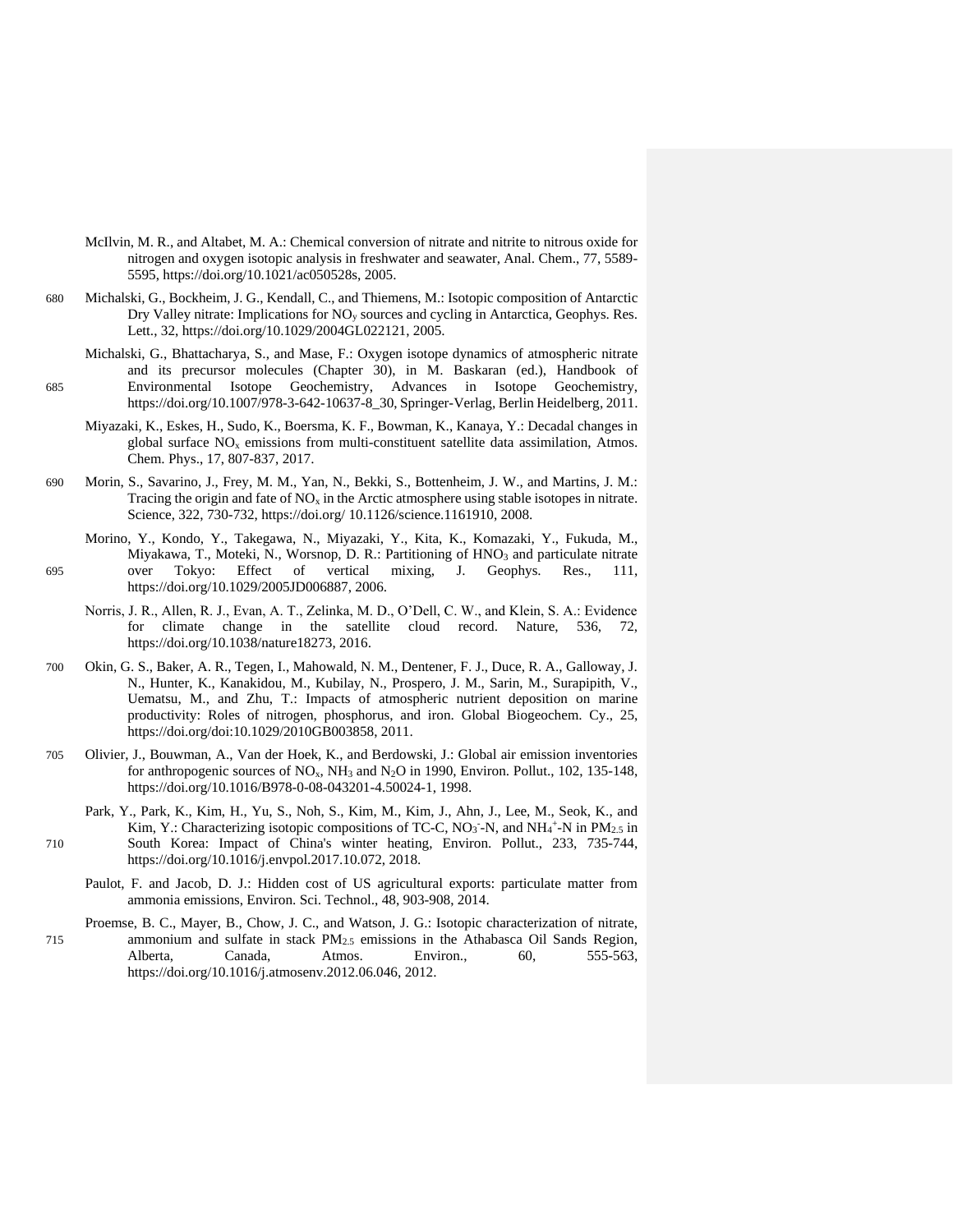Price, C., Penner, J., Prather, M.: NO<sub>x</sub> from lightning: 1. Global distribution based on lightning physics, J. Geophys. Res., 102, 5929-5941, 1997.

- 720 Ravishankara, A. R.: Heterogeneous and multiphase chemistry in the troposphere. Science, 276, 1058-1065, https://doi.org/10.1126/science.276.5315.1058, 1997.
	- Reche, C., Viana, M., Pandolfi, M., Alastuey, A., Moreno, T., Amato, F., Ripoll, A., Querol, X.: Urban NH<sup>3</sup> levels and sources in a Mediterranean environment, Atmos. Environ., 57, 153- 164, 2012.
- 725 Reis, S., Pinder, R. W., Zhang, M., Lijie, G., Sutton, M. A.: Reactive nitrogen in atmospheric emission inventories, Atmos. Chem. Phys., 9, 7657-7677, 2009.
	- Richter, A., Burrows, J. P., Nuss, H., Granier, C., Niemeier, U.: Increase in tropospheric nitrogen dioxide over China observed from space. Nature, 437, 129-132, 2005.
- Sang, X. F., Gensch, I., Kammer, B., Khan, A., Kleist, E., Laumer, W., Schlag, P., Schmitt, S. H., 730 Wildt, J., Zhao, R., Mungall, E. L., Abbatt, J. P. D., and Kiendler‐Scharr, A.: Chemical stability of levoglucosan: an isotopic perspective, Geophys. Res. Lett., 43, 5419-5424, https://doi.org/10.1002/2016GL069179, 2016.
- Savard, M. M., Cole, A. S., Vet, R., and Smirnoff, A.: The  $\Delta^{17}O$  and  $\delta^{18}O$  values of atmospheric nitrates simultaneously collected downwind of anthropogenic sources - implications for 735 polluted air masses, Atmos. Chem. Phys., 18, 10373-10389, https://doi.org/10.5194/acp-18-10373-2018, 2018.
	- Seinfeld, J. and Pandis, S. N.: Atmospheric Chemistry and Physics: From air pollution to climate change. John Wiley and Sons, 2012.
- Schlesinger, W., and Hartley, A.: A global budget for atmospheric NH<sub>3</sub>. Biogeochem., 15, 191-740 211, https://doi.org/10.1007/BF00002936, 1992.
	- Schurman, M. I., Boris, A., Desyaterik, Y., and Collett, J. L.: Aqueous secondary organic aerosol formation in ambient cloud water photo-oxidations, Aerosol Air Qual. Res., 18, 15-25, https://doi.org/10.4209/aaqr.2017.01.0029, 2018.
- Seinfeld, J. H., Bretherton, C., Carslaw, K. S., Coe, H., DeMott, P. J., Dunlea, E. J., Feingold, G., 745 Ghan, S., Guenther, A. B., Kahn, R., Kraucunas, I., Kreidenweis, S. M., Molina, M. J., Nenes, A., Penner, J. E., Prather, K. A., Ramanathan, V., Ramaswamy, V., Rasch, P. J., Ravishankara, A. R., Rosenfeld, D., Stephens, G., and Wood, R.: Improving our fundamental understanding of the role of aerosol-cloud interactions in the climate system, P. Natl. Acad. Sci. USA., 113, 5781-5790, https://doi.org/10.1073/pnas.1514043113, 2016.
- 750 Slade, J. H., Shiraiwa, M., Arangio, A., Su, H., Pöschl, U., Wang, J., and Knopf, D. A.: Cloud droplet activation through oxidation of organic aerosol influenced by temperature and particle phase state, Geophys. Res. Lett., 44, 1583-1591, https://doi.org/doi:10.1002/2016GL072424, 2017.
- Smirnoff, A., Savard, M. M., Vet, R., and Simard, M. C.: Nitrogen and triple oxygen isotopes in 755 near-road air samples using chemical conversion and thermal decomposition, Rapid Commun. Mass Sp., 26, 2791-2804, https://doi.org/10.1002/rcm.6406, 2012.
	- Souri, A. H., Choi, Y., Jeon, W., Kochanski, A. K., Diao, L., Mandel, J., Bhave, P. V., and Pan, S.: Quantifying the impact of biomass burning emissions on major inorganic aerosols and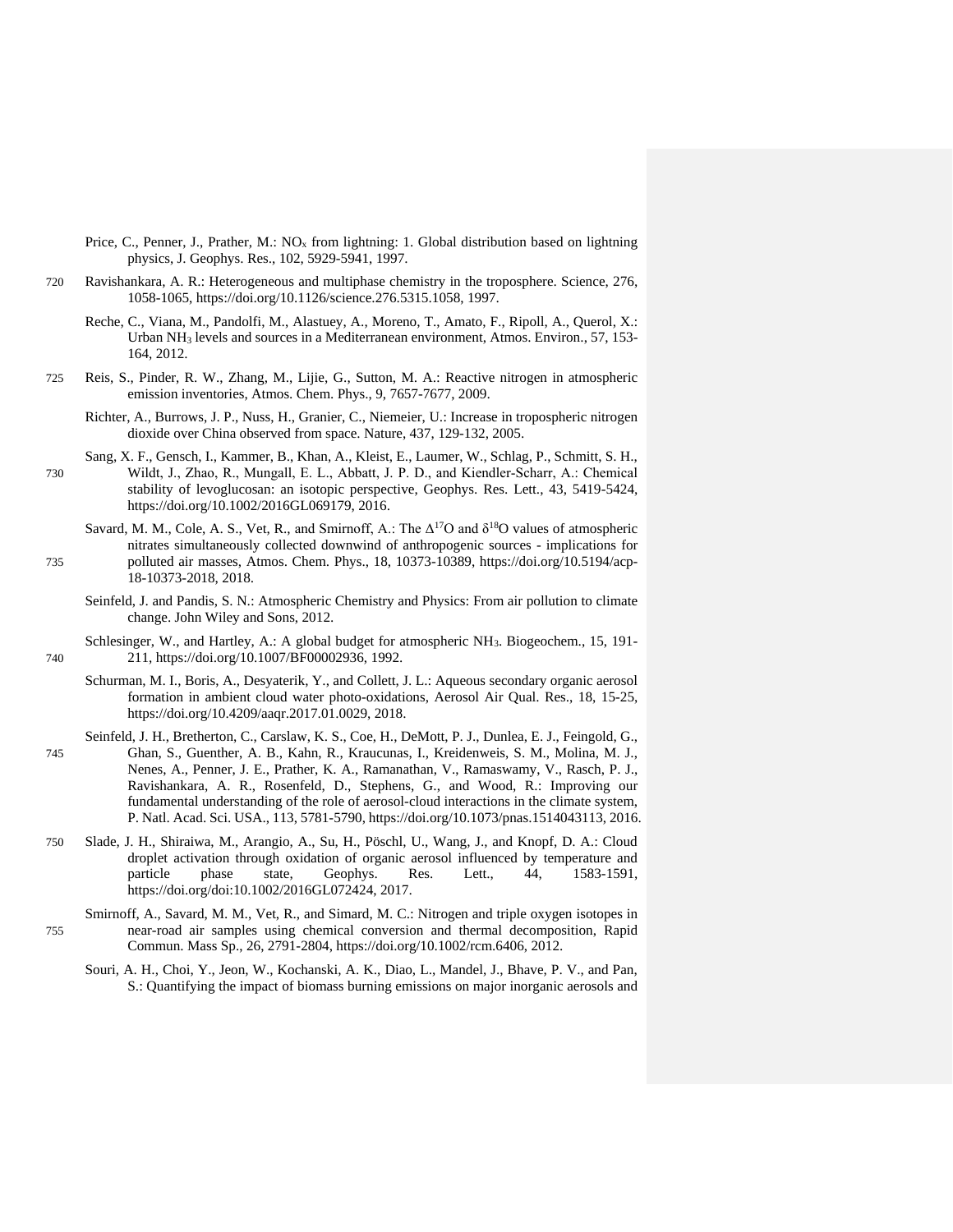their precursors in the U.S, J. Geophys. Res., 122, 12, 760 https://doi.org/10.1002/2017JD026788, 2017.

- Suarez-Bertoa, R., Zardini, A. A., Astorga, C.: Ammonia exhaust emissions from spark ignition vehicles over the New European Driving Cycle, Atmos. Environ., 97, 43-53, 2014.
- Teng, X., Hu, Q., Zhang, L., Qi, J., Shi, J., Xie, H., Gao, H., Yao, X.: Identification of major sources of atmospheric NH<sub>3</sub> in an urban environment in Northern China during wintertime, 765 Environ. Sci. Technol., 51, 6839-6848, 2017.
	- Tu, Y., Fang, Y., Liu, D., and Pan, Y.: Modifications to the azide method for nitrate isotope analysis, Rapid Commun. Mass Sp., 30, 1213-1222, https://doi.org/10.1002/rcm.7551, 2016.
- van Pinxteren, D., Fomba, K. W., Mertes, S., Müller, K., Spindler, G., Schneider, J., Lee, T., 770 Collett, J. L., and Herrmann, H.: Cloud water composition during HCCT-2010: Scavenging efficiencies, solute concentrations, and droplet size dependence of inorganic ions and dissolved organic carbon, Atmos. Chem. Phys., 16, 3185-3205, https://doi.org/10.5194/acp-16-3185-2016, 2016.
- Vega, C., Mårtensson, M., Wideqvist, U., Kaiser, J., Zieger, P., and StrÖm, J.: [Composition,](https://www.tandfonline.com/doi/abs/10.1080/16000889.2018.1559398)  775 [isotopic fingerprint and source attribution of nitrate deposition from rain and fog at a Sub-](https://www.tandfonline.com/doi/abs/10.1080/16000889.2018.1559398)[Arctic Mountain site in Central Sweden \(Mt Åreskutan\),](https://www.tandfonline.com/doi/abs/10.1080/16000889.2018.1559398) Tellus B, 71, 1445379, [https://doi.org/10.1080/16000889.2018.1559398,](https://doi.org/10.1080/16000889.2018.1559398) 2019.
	- Voigt, A., and Shaw, T. A.: Circulation response to warming shaped by radiative changes of clouds and water vapour, Nature Geosci., 8, 102-106, https://doi.org/10.1038/ngeo2345, 2015.
- 780 Walters, W. W., Goodwin, S. R., and Michalski, G.: Nitrogen stable isotope composition  $(\delta^{15}N)$ of vehicle-emitted NOx, Environ. Sci. Technol., 49, 2278-2285, https://10.1021/es505580v, 2015a.
- Walters, W. W., and Michalski, G.: Theoretical calculation of nitrogen isotope equilibrium exchange fractionation factors for various NO<sup>y</sup> molecules, Geochim. Cosmochim. Ac., 164, 785 284-297, https://doi.org/10.1016/j.gca.2015.05.029, 2015.
	- Walters, W. W., Simonini, D. S., and Michalski, G.: Nitrogen isotope exchange between NO and NO<sub>2</sub> and its implications for  $\delta^{15}N$  variations in tropospheric NO<sub>x</sub> and atmospheric nitrate, Geophys. Res. Lett., 43, 440-448, https://doi.org/10.1002/2015gl066438, 2016.
- Walters, W. W., Tharp, B. D., Fang, H., Kozak, B. J., and Michalski, G.: Nitrogen isotope  $790$  composition of thermally produced  $NO<sub>x</sub>$  from various fossil-fuel combustion sources, Environ. Sci. Technol., 49, 11363-11371, https://doi.org/10.1021/acs.est.5b02769, 2015b.
- Wang, Y. L., Liu, X. Y., Song, W., Yang, W., Han, B., Dou, X. Y., Zhao, X. D., Song, Z. L., Liu, C. Q., and Bai, Z. P.: Source appointment of nitrogen in  $PM_{2.5}$  based on bulk  $\delta^{15}N$ signatures and a Bayesian isotope mixing model, Tellus B, 69, 1299672, 795 https://doi.org/10.1080/16000889.2017.1299672, 2017a.
	- Wang, Z., Wang, W., Tham, Y. J., Li, Q., Wang, H., Wen, L., Wang, X., Wang, T.: Fast heterogeneous  $N_2O_5$  uptake and  $CNO_2$  production in power plant and industrial plumes observed in the nocturnal residual layer over the North China Plain, Atmos. Chem. Phys., 17, 12361-12378, 2017b.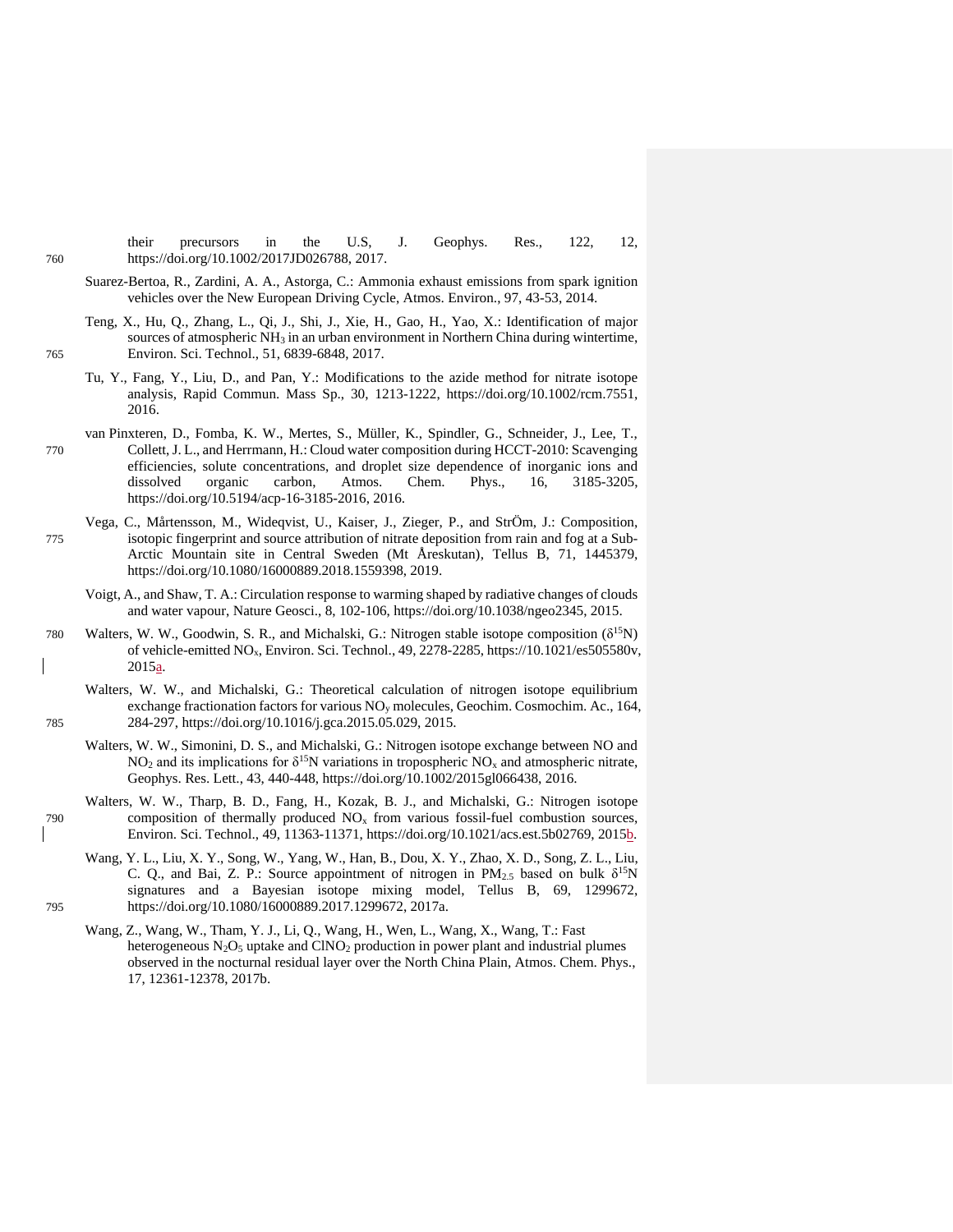- 800 Weathers, K. C., and Likens, G. E.: Clouds in Southern Chile:  An important source of nitrogen to nitrogen-limited ecosystems?, Environ. Sci. Technol., 31, 210-213, https://doi.org/10.1021/es9603416, 1997.
- Yang, J. Y. T., Hsu, S. C., Dai, M. H., Hsiao, S. S. Y., and Kao, S. J.: Isotopic composition of water-soluble nitrate in bulk atmospheric deposition at Dongsha Island: Sources and 805 implications of external N supply to the northern South China Sea. Biogeosci., 11, 1833- 1846, https://doi.org/10.5194/bg-11-1833-2014, 2014.
	- Yeatman, S., Spokes, L., Dennis, P., and Jickells, T.: Comparisons of aerosol nitrogen isotopic composition at two polluted coastal sites, Atmos. Environ., 35, 1307-1320, https://doi.org/10.1016/S1352-2310(00)00408-8, 2001.
- 810 Yienger, J. J. and Levy, H.: Empirical model of global soil-biogenic  $NO<sub>x</sub>$  emissions, J. Geophys. Res., 100, 11447-11464, 1995.
	- Zhang, C., Geng, X., Wang, H., Zhou, L., Wang, B.: Emission factor for atmospheric ammonia from a typical municipal wastewater treatment plant in South China, Environ. Pollut., 220, 963-970, 2017.
- 815 Zhang, L., Chen, Y., Zhao, Y., Henze, D. K., Zhu, L., Song, Y., Paulot, F., Liu, X., Pan, Y., Lin, Y., Huang, B.: Agricultural ammonia emissions in China: Reconciling bottom-up and topdown estimates, Atmos. Chem. Phys., 18, 339-355, 2018.
- Zhang, Y. L., and Cao, F.: Is it time to tackle  $PM_{2.5}$  air pollutions in China from biomass-burning emissions?, Environ. Pollut., 202, 217-219, https://doi.org/10.1016/j.envpol.2015.02.005, 820 2015.
	- Zhang, Y., Zheng, L. X., Liu, X. J., Jickells, T., Cape, J. N., Goulding, K., Fangmeier, A., and Zhang, F. S.: Evidence for organic N deposition and its anthropogenic sources in China, Atmos. Environ., 42, 1035-1041, https://doi.org/10.1016/j.atmosenv.2007.12.015, 2008.
- Zhang, Y., Dore, A. J., Ma, L., Liu, X. J., Ma, W. Q., Cape, J. N., and Zhang, F. S.: Agricultural 825 ammonia emissions inventory and spatial distribution in the North China Plain, Environ. Pollut., 158, 490-501, https://doi.org/10.1016/j.atmosenv.2007.12.015, 2010.
	- Zhao, Y., Zhang, J., and Nielsen, C. P.: The effects of recent control policies on trends in emissions of anthropogenic atmospheric pollutants and CO<sub>2</sub> in China, Atmos. Chem. Phys., 13, 487-508, https://doi.org/10.5194/acp-13-487-2013, 2013.
- 830 Zheng, X. D., Liu, X. Y., Song, W., Sun, X. C., and Liu, C. Q.: Nitrogen isotope variations of ammonium across rain events: Implications for different scavenging between ammonia and particulate ammonium, Environ. Pollut., 239, 392-398, https://doi.org/10.1016/j.envpol.2018.04.015, 2018.
- Zong, Z., Wang, X., Tian, C., Chen, Y., Fang, Y., Zhang, F., Li, C., Sun, J., Li, J., and Zhang, G.: 835 First assessment of  $NO<sub>x</sub>$  sources at a regional background site in North China using isotopic analysis linked with modeling, Environ. Sci. Technol., 51, https://doi.org/10.1021/acs.est.6b06316, 2017.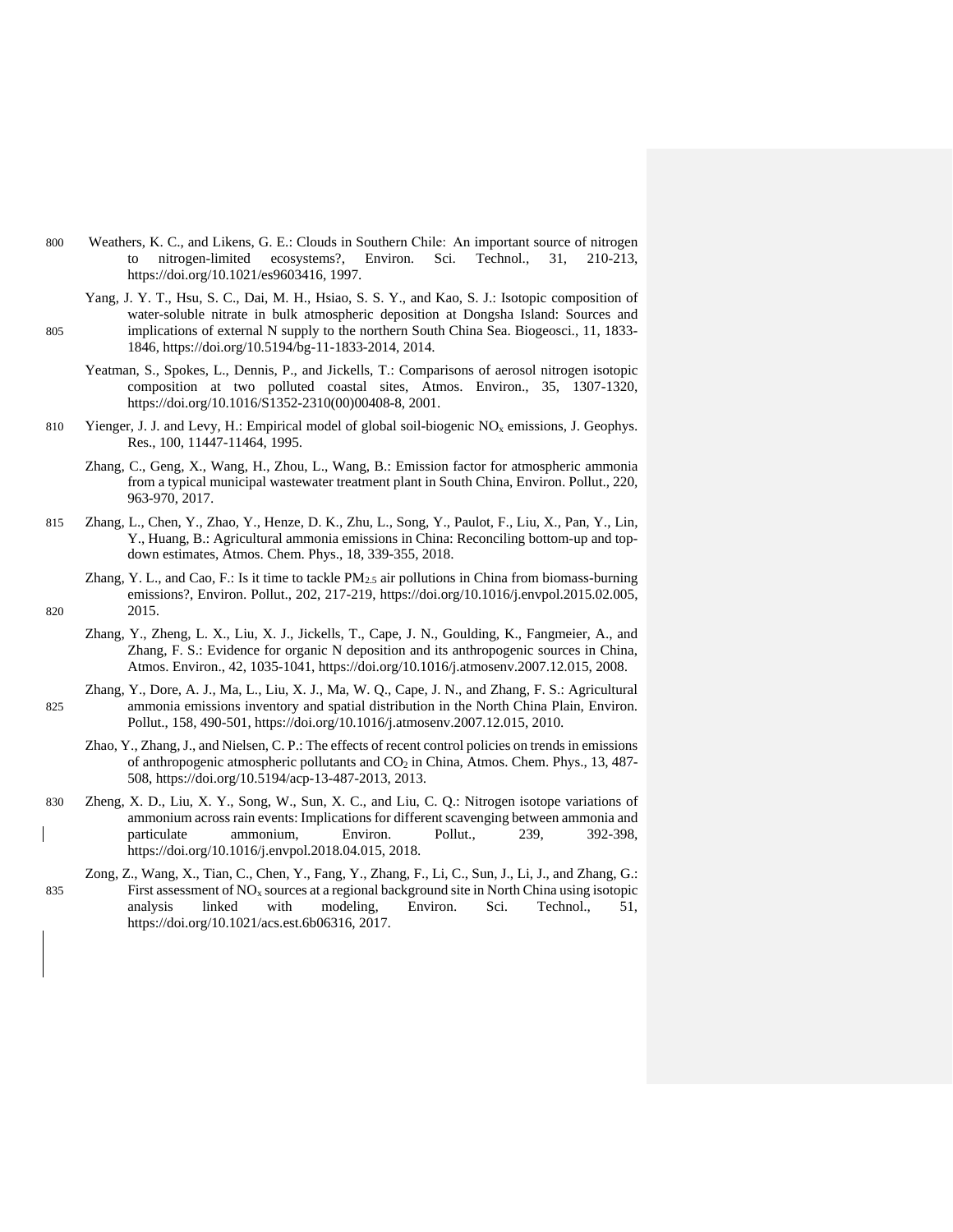# 845

Reference

- Felix, J. D.; Elliott, E. M.; Avery, G. B.; Kieber, R. J.; Mead, R. N.; Willey, J. D.; Mullaugh, K. M., Isotopic composition of nitrate in sequential Hurricane Irene precipitation samples: Implications for changing NO<sup>x</sup> sources. *Atmos. Environ.* **2015,** *106*, 191-195.
- 850 Felix, J. D.; Elliott, E. M.; Shaw, S. L., Nitrogen isotopic composition of coal-fired power plant NOx: influence of emission controls and implications for global emission inventories. *Environ. Sci. Technol.* **2012,** *46*, (6), 3528-3535.

Felix, J. D.; Elliott, E. M., Isotopic composition of passively collected nitrogen dioxide emissions: Vehicle, soil and livestock source signatures. *Atmos. Environ.* **2014,** *92*, 359-366.

855 Felix, J. D.; Elliott, E. M., The agricultural history of human-nitrogen interactions as recorded in ice core *δ* <sup>15</sup>N-NO<sup>3</sup> - . *Geophy. Res. Lett.* **2013,** *40*, (8), 1642-1646.

Fibiger, D. L.; Hastings, M. G., First measurements of the nitrogen isotopic composition of  $NO<sub>x</sub>$ from biomass burning. *Environ. Sci. Technol.* **2016,** *50*, (21), 11569-11574.

Hastings, M. G.; Jarvis, J. C.; Steig, E. J., Anthropogenic impacts on nitrogen isotopes of ice-core 860 nitrate. *Science* **2009,** *324*, (5932), 1288-1288.

Heaton, T. H. E.; Spiro, B.; Madeline, S.; Robertson, C., Potential canopy influences on the isotopic composition of nitrogen and sulphur in atmospheric deposition. *Oecologia* **1997,** *109*, (4), 600-607.

Walters, W. W.; Tharp, B. D.; Fang, H.; Kozak, B. J.; Michalski, G., Nitrogen isotope composition